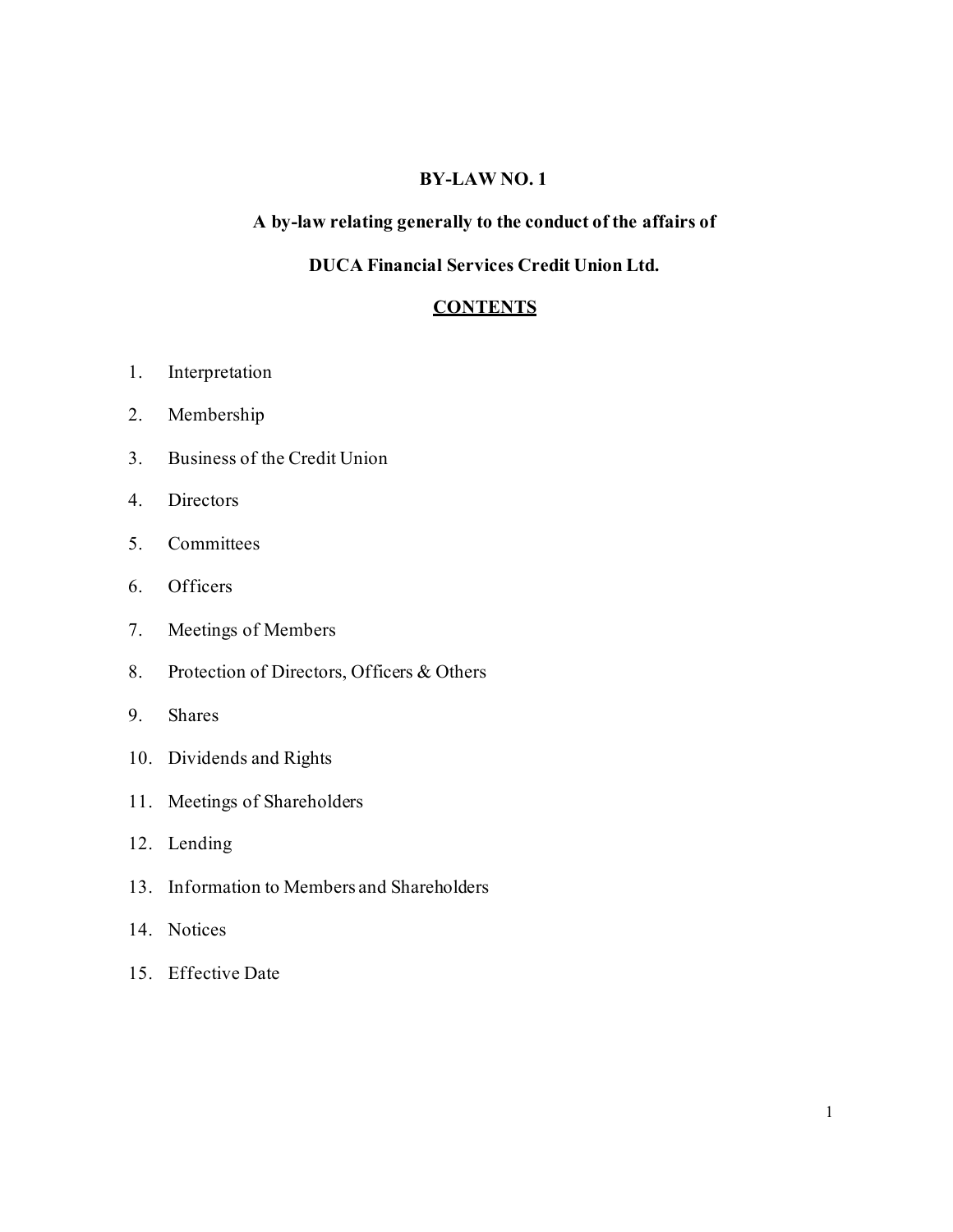**BE ITENACTED AND IT IS HEREBYENACTED**as a by-law of DUCA FinancialServices Credit Union Ltd. (hereinafter called the "Credit Union") as follows:

## **ARTICLE ONE**

#### **INTERPRETATION**

#### **Definitions**

- **1.01** In the By-laws of the Credit Union, unless the context otherwise requires:
	- (1) "Act" means the *Credit Unions and Caisses Populaires Act, 1994* and the regulations made pursuant thereto, as from time to time amended, and every statute that may be substituted therefor and, in the case of such substitution, any reference in the By-laws (as hereinafter defined) of the Credit Union to provisions of the Act shall be read as references to the substituted provisions therefore in the new statute orstatutes;
	- (2) "Articles" means the articles of incorporation or other instrument by which the Credit Union is incorporated;
	- (3) "Appoint" includes "elect" and *vice versa*;
	- (4) "Board" means the board of directors of the Credit Union;
	- (5) "By-laws" meansthis by-law and allother by-laws of theCredit Union from time to time in force and effect;
	- (6) "In Good Standing" means that, with respect to the financial services received by a Member Connection (as hereinafter defined) from the Credit Union:
		- a. each person who is a part of the Member Connection is in full compliance with the minimum membership shareholding requirements of section 2.03hereof;
		- b. cheques are not habitually issued without sufficient funds on deposit or an approved line of credit facility in place to cover the face amounts of such cheques;
		- c. chequing accounts are not habitually overdrawn in material amounts;
		- d. all required mortgage and loan payments are paid on time, unless an extension has been granted;
		- e. all conditions for financing prescribed by the Credit Union have been satisfied; and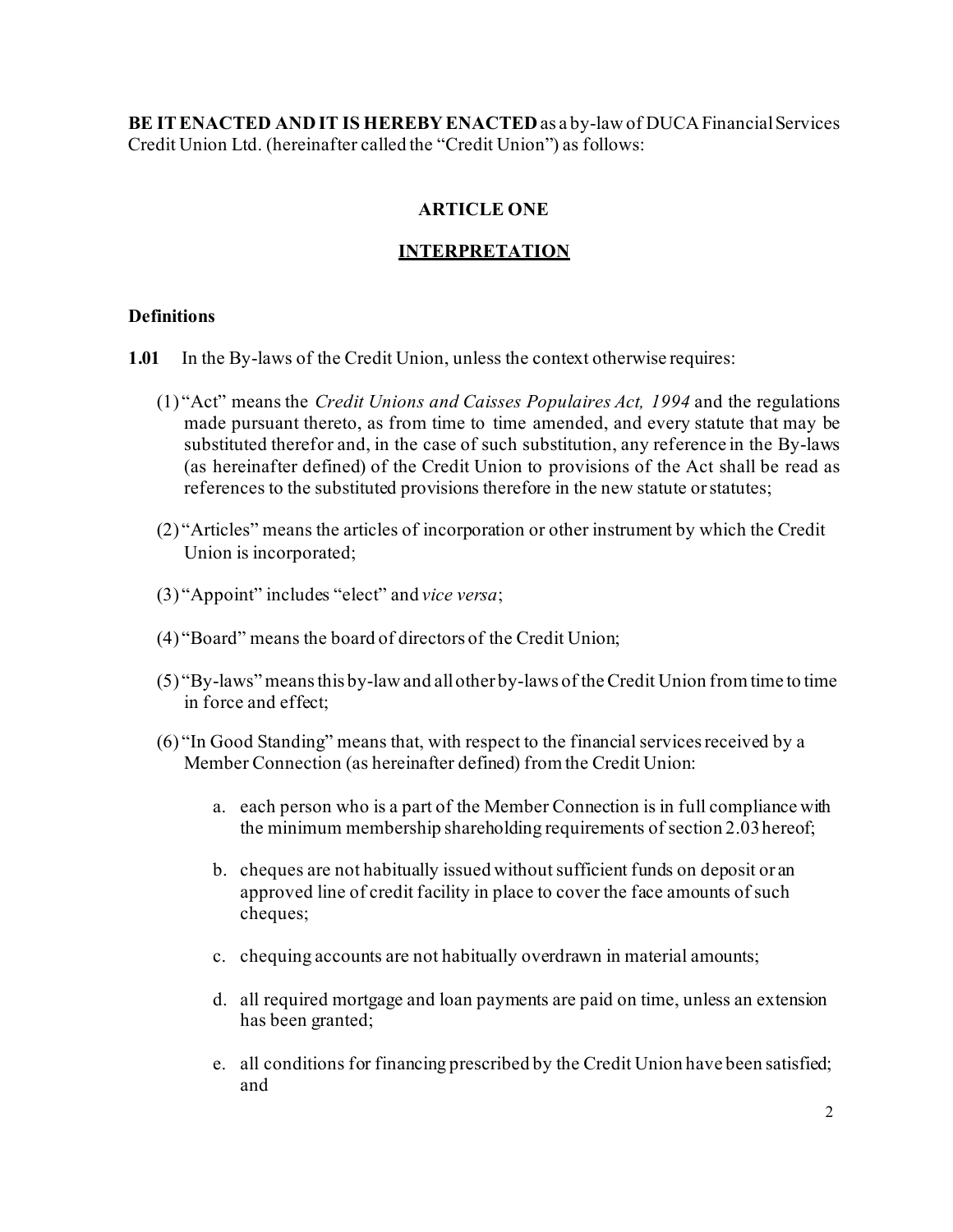- f. the Member Connection, or any part thereof, is not asserting an unresolved claim against the Credit Union;
- (7) "Member Connection" means a member, together with that member's "connected persons", within the meaning of that term in the Act, and any corporation of which the member is a director or officer, who are also members of the CreditUnion;
- (8) "Non-Business Day" means Saturday, Sunday and any other day that is a holidayas defined in the *Legislation Act, 2006* (Ontario);
- (9) "Recorded Address" means, in the case of a member or shareholder, his or her address as recorded in the members or securities register; and, in the case of joint members or shareholders, the address appearing in the members or securities register in respect of such joint holding, or the first address so appearing if there is more than one; and, in the case of a director, officer, auditor or member of a committee of the Board, his or her latest address as recorded in the records of the Credit Union;
- (10) "Shares" means membership shares and any other share issued by the Credit Union, unless a form of Share is specifically excluded in the By-laws or the context otherwise requires;
- (11) "Signing Officer" means, in relation to any instrument, any person authorized to sign the same on behalf of the Credit Union by section 3.03 hereof or by a resolution passed pursuant thereto; and
- (12) All terms contained in the By-laws and which are defined in the Act shallhave the meanings given to such terms in the Act.

## **Gender, Plural, etc.**

**1.02** In these By-laws, the singular shall include the plural and the plural shall include the singular; references to any gender shall be deemed to be referencesto all genders; and the word "person" shall include individuals, bodies corporate, corporations, cooperatives, companies, partnerships, syndicates, trusts, unincorporated organizations and any number or aggregate of persons.

## **ARTICLE TWO**

## **MEMBERSHIP**

#### **Bond of Association**

**2.01** Membership in the Credit Union shall be limited to: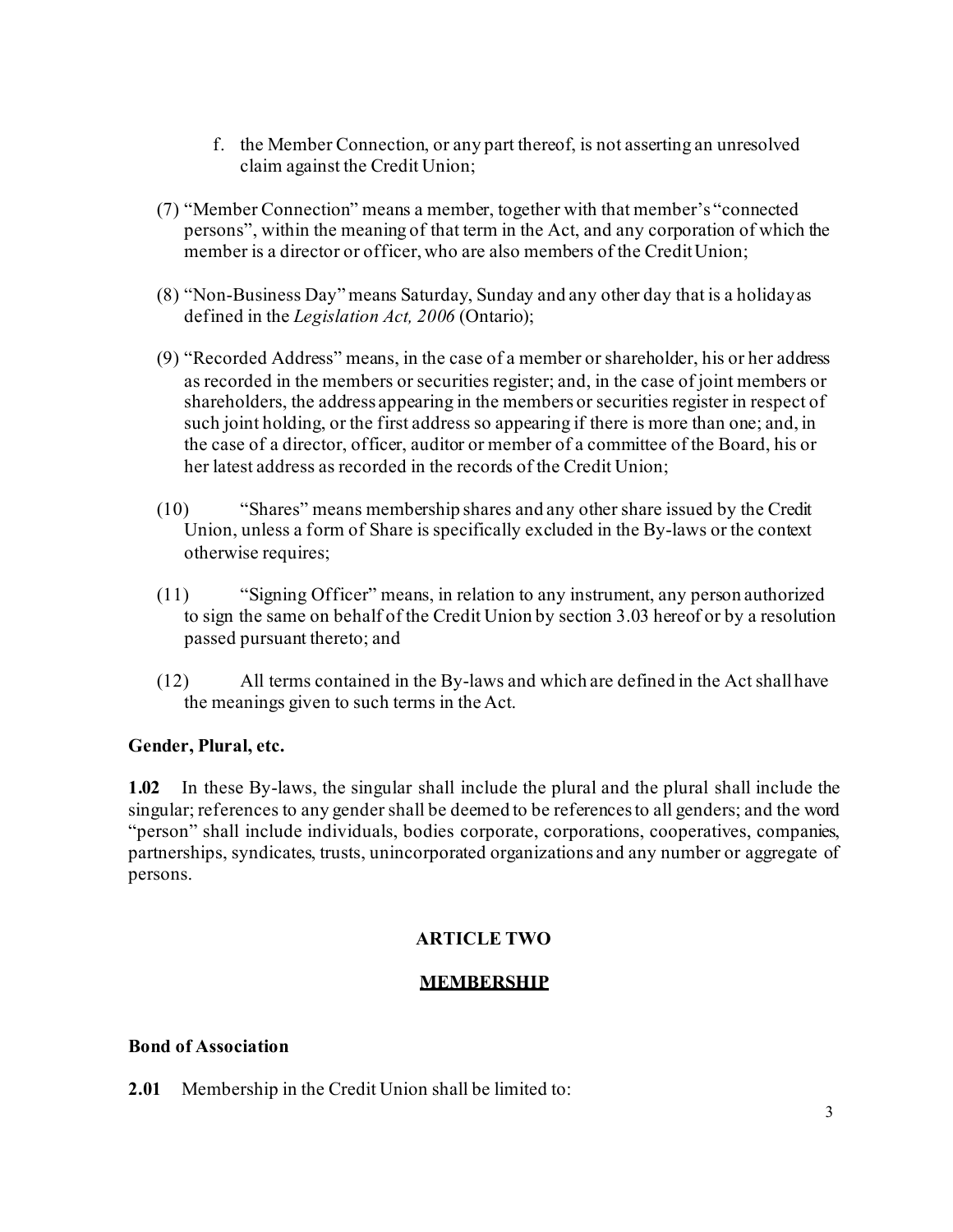- (a) Persons who, if individuals, whether minors or adults, reside or are employed in Ontario;
- (b) Related persons or entities of such members qualifying under paragraph (a) hereof, and under the Act;
- (c) Her Majesty the Queen in right of Ontario or in right of Canada; corporations, including municipalities as defined in the *Municipal Affairs Act*; unincorporated associations; or partnerships registered under the *Business Names Act* or a predecessor thereof, subject to any conditions that may be imposed by the Act;
- (d) Persons or entities not otherwise qualifying for membership under the Credit Union's bond of association, as long as the aggregate number of such members does not exceed 3% of the number ofmembers of theCreditUnion, the admission to membership of such persons or entities has been specifically approved by the Board, and the names of such persons or entities admitted to membership on this basis are identified assuch in the records of the Credit Union; and
- (e) A person or entity who originally qualified for and became a member under paragraph (a) above, and who no longer qualifies under paragraph (a) above.

# **Membership Application**

**2.02** Application for membership shall be made in writing, and the Board may from time to time specify the form of such application. No person shall become a member of the Credit Union until that person's application for membership has been approved by the Board or by an employee authorized by resolution of the Board to approve such applications on its behalf.

# **Membership Shares**

**2.03** No person shall become a member of the Credit Union until that person has fully paid for at least one one-dollar (\$1.00) membership Share, and every member shall maintain ownership of at least this minimum number of membership Shares in order to keep his, her or its voting rights. Any member of the Credit Union may also hold, in his, her or its discretion and if the Credit Union offers such additional Shares for sale, additional membership Shares, provided thatthe totalnumber of such additionalmembershipShares held does not exceed 1,000 such shares.

# **Minors**

**2.04** Individuals under the age of 18 years may become members of the Credit Union, but may not receive any loan from the Credit Union unless a person of the age of 18 years or more is jointly and severally liable for such loan, or unless the loan is guaranteed by the government of Canada, the governmentof aCanadian provinceorterritory, orthe governmentof aCanadian municipality.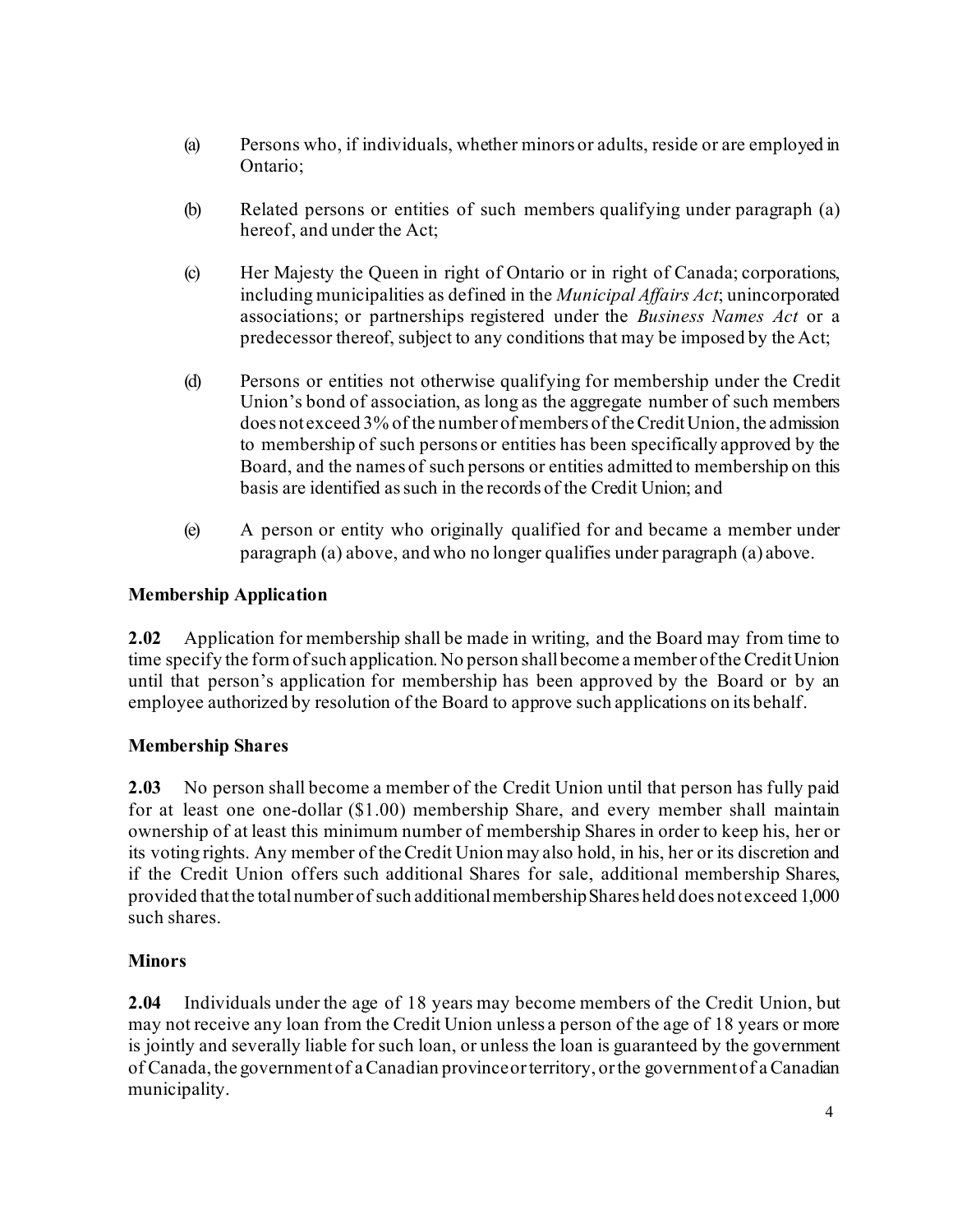## **Voting Rights**

**2.05** Each member of theCreditUnion who compliesfully, as ofthe record date (as hereinafter defined) for any membership meeting of the Credit Union, with all requirements of membership outlined herein, including, without limitation, the minimum membership share requirements contained in section 2.03 hereof, has one vote at that meeting. Notwithstanding the above, no member of the Credit Union who is an individual under the age of 16 years shall be entitled to vote.

## **Expulsion**

## **2.06**

- (a) Where a member:
	- (i) commits an actof misconduct in the affairs of the Credit Union;
	- (ii) fails to abide by the Bylaws, including, without limitation,failing for anyreason to hold the required minimum number of membership Shares of the Credit Union pursuant to section 2.03 hereof;or
	- (iii) failsto repay indebtedness to theCredit Union in accordance with the conditions of repayment,

the Board may give 10 days' advance notice to such member of intent to remove such member from membership, personally or by prepaid mail addressed to such member at such member's Recorded Address, and, after giving the member an opportunity to be heard and to be represented at theBoard meeting by a person authorized under the *LawSociety Act*to represent the member, by resolution at a Board meeting, such member may be expelled from membership. The Corporate Secretary shall, within five days after the resolution expelling a member was passed, notify the member of the decision of the Board by registered mail to the member's Recorded Address. Subject to section 62(3) of the Act in respect of Shares, the Credit Union shall forthwith pay to a member so expelled any balance standing to the credit of such person on the books of the Credit Union, after deducting all amounts due from the member to the Credit Union, within 90 days after the day on which the member is expelled.

(b) An expelled member may appeal the decision of the Board at the next annual or general meeting of the CreditUnion by giving the Board notice of his or her intention to appeal the expulsion within 21 days after receiving the notice of expulsion. If writtenrepresentations of notlongerthan 2,000 wordsfroman expelledmember appealinghis or her expulsionare received by the Credit Union at least seven days before the mailing or publication of the notice of the general meeting, the Board shall, at the expense of the Credit Union, include with the notice of meeting a notice that those representations are available for inspection by members at the head office and branches of the Credit Union. The members of the Credit Union, at that general meeting, by resolution passed by a majority of the votes cast at the meeting, may confirm, vary, or set aside the Board's decision to expel the member.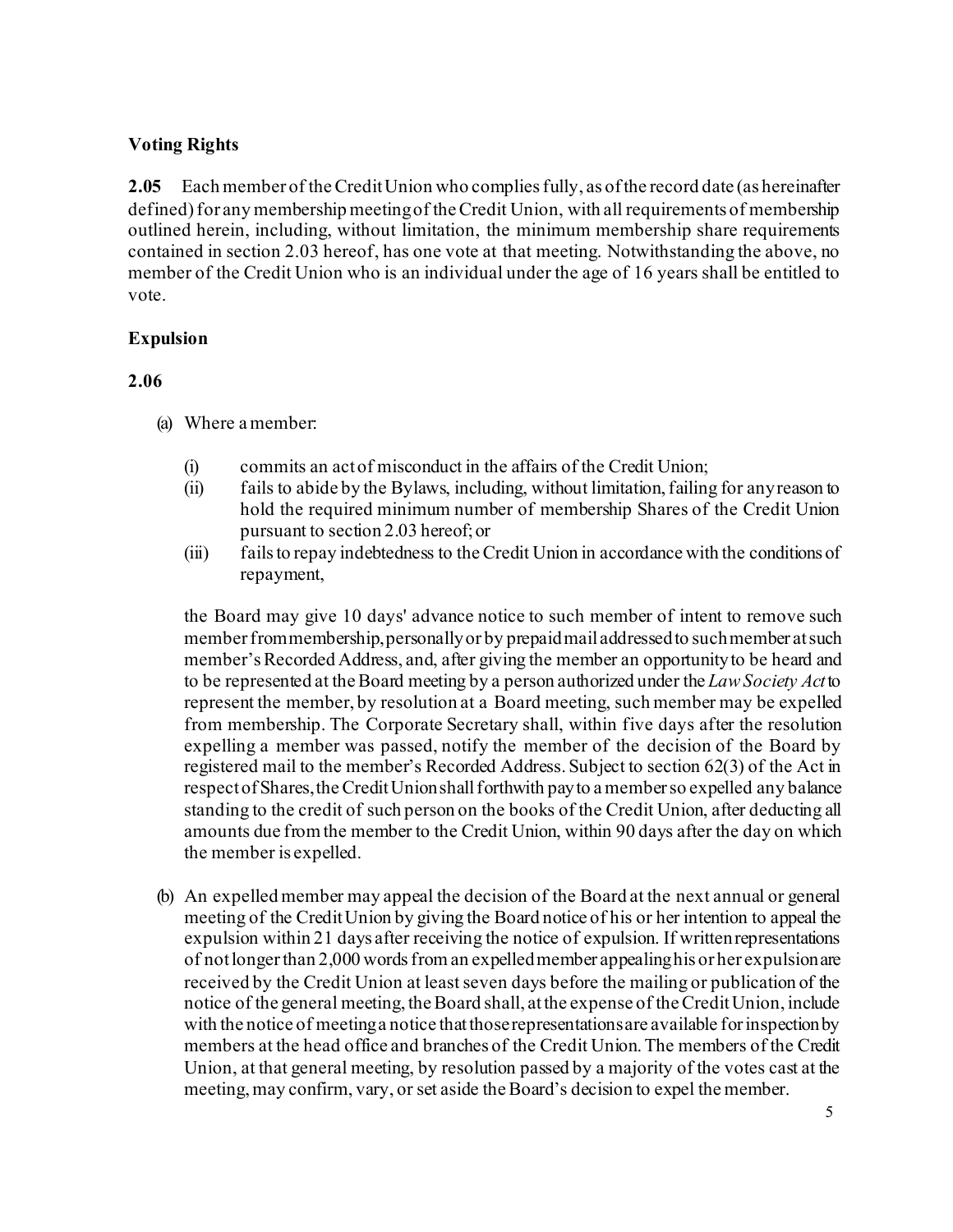## **Withdrawal**

**2.07** Where a member wishes to withdraw from the Credit Union, the member shall give notice in writing of the member's intention to withdraw to the Board. Subject to section 62 of the Act and the Articles, the Credit Union shall, after deducting all amounts due from the member to the Credit Union, remit the balance of his or her or its Shares and deposits to such member, within 90 days after the member gives notice of intention to withdraw.

## **Language**

**2.08** The Credit Union's language of operation shall be English.

## **Records**

**2.09** Each member is entitled to a statement of account or other record specifying the amount paid upon Shares, deposits and loans by him or her.

# **ARTICLE THREE**

# **BUSINESS OF THE CREDIT UNION**

# **Corporate Seal**

**3.01** TheCredit Union may have a corporate seal, which shallbe adoptedand may be changed by resolution of the Board.

# **Financial Year**

**3.02** The financial year of the Credit Union shall end on December 31 of each calendar year.

## **Execution of Instruments**

**3.03** Contracts, documents or instruments in writing requiring the signature of the Credit Union may be signed on behalf of the Credit Union by any two officers or directors, and instruments in writing so signed shall be binding upon the Credit Union without any further authorization or formality. The Board shall have power from time to time by resolution to Appoint any officer or officers, or any person or persons, on behalf of the Credit Union, either to sign contracts, documents and instruments in writing generally, or to sign specific contracts, documents or instruments in writing.

The sealof theCredit Union may, when required, be affixed to contracts, documents and instruments in writing signed as aforesaid, or by any officer or officers, or person or persons, appointed as aforesaid by resolution of the Board.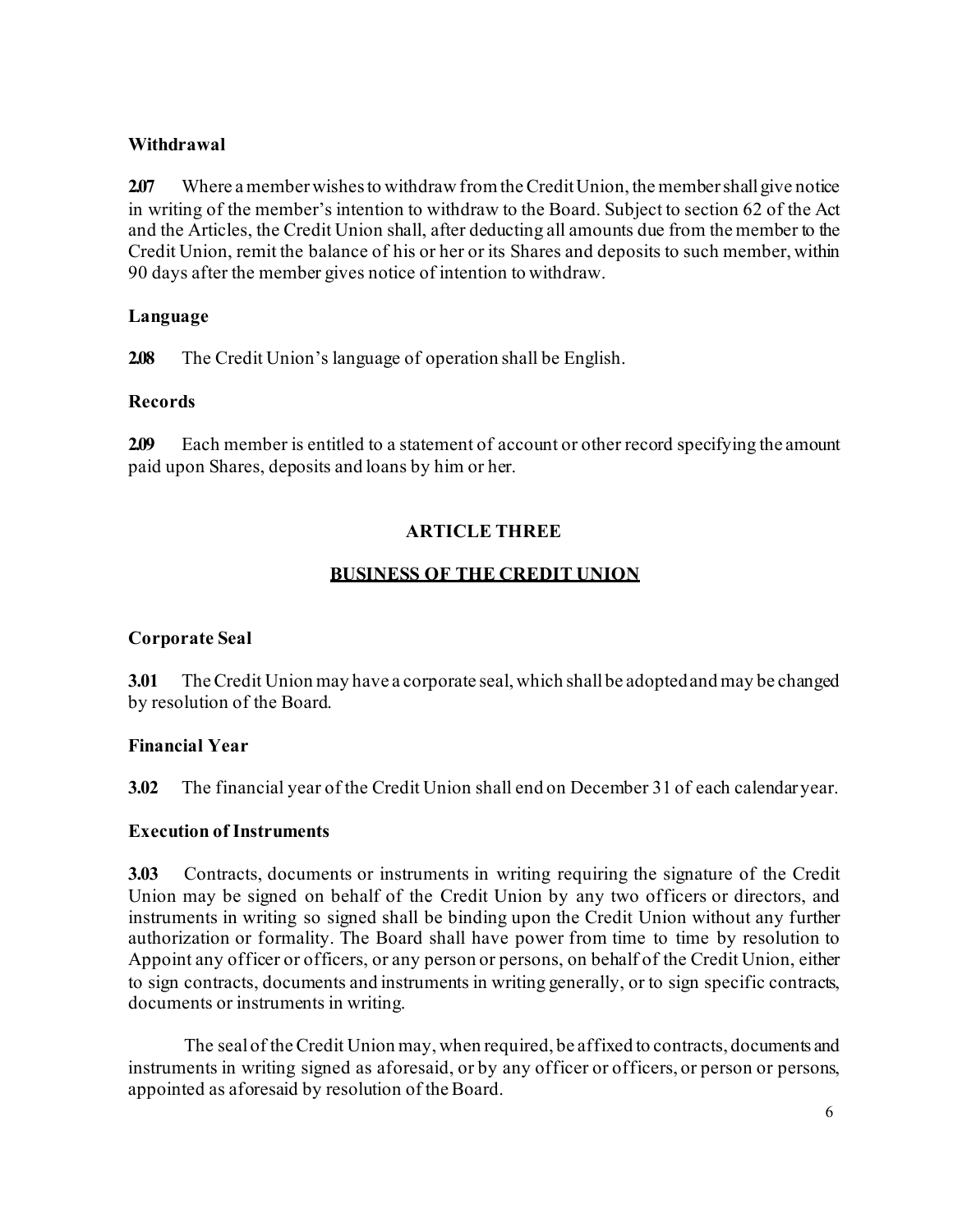The term "contracts, documents, or instruments in writing" as used in these By-laws shall include deeds, mortgages, hypothecs, charges, conveyances, transfers and assignments of property, real or personal, movable or immovable, agreements, releases, receipts and discharges for the payment of money or other obligations, conveyances, transfers and assignments of shares, share warrants, stocks, bonds, debentures, notes or other securities and all paper writings.

The signature or signatures of the Chair of the Board, a Vice-Chair, the Corporate Secretary, the Chief Executive Officer, or any director of the Credit Union, and/or any other officer or officers, or person or persons, appointed as aforesaid by resolution of the Board, may, if specifically authorized by resolution of the Board, be printed, engraved, lithographed or otherwise reproduced upon instrumentsin writing, or bonds, debentures, notes or othersecurities of the Credit Union executed or issued by or on behalf of the Credit Union, and all contracts, documents or instruments in writing or bonds, debentures, notes or other securities of the Credit Union upon which the signature or signatures of any of the foregoing officers or directors or persons authorized as aforesaid shall be so reproduced pursuant to special authorization by resolution of the Board, shall be deemed to have been manually signed by such officers or directors or persons whose signature or signatures is or are so reproduced, and shall be as valid to all intents and purposes as if they had been signed manually and notwithstanding that the officers or directors or persons whose signature or signatures is or are so reproduced may have ceased to hold office at the date of the delivery or issue of such contracts, documents or instruments in writing or bonds, debentures, notes or other securities of the CreditUnion.

#### **Banking Arrangements**

**3.04** Subjectto section 3.05 and the Act, the bankingbusiness of theCredit Union, or any part thereof, including, without limitation, the borrowing of money and, subject to the Act, the giving of security therefor, shall be transacted with such banks, trust companies or other bodies corporate or organizations as may from time to time be designated by or under the authority of the Board. Such banking business or any part thereof shall be transacted under such agreements, instructions and delegations of power as the Board may from time to time by resolution prescribe or authorize.

## **Borrowing**

**3.05** The Credit Union shall be authorized to borrow money on the credit of the Credit Union at such rates of interest and on such conditions as the Board may determine, provided that the Credit Union shall not borrow in the aggregate an amount exceeding 50% of its regulatory capital and deposits.

## **3.06 Cooperative Principles aligned with B-Corp Principles**

The purpose of the Credit Union includes but is not in any way limited to or restricted by the creation of a positive impact on society and the environment, taken as a whole, from the business and operations of the Credit Union, which impact is material in view of the size and nature of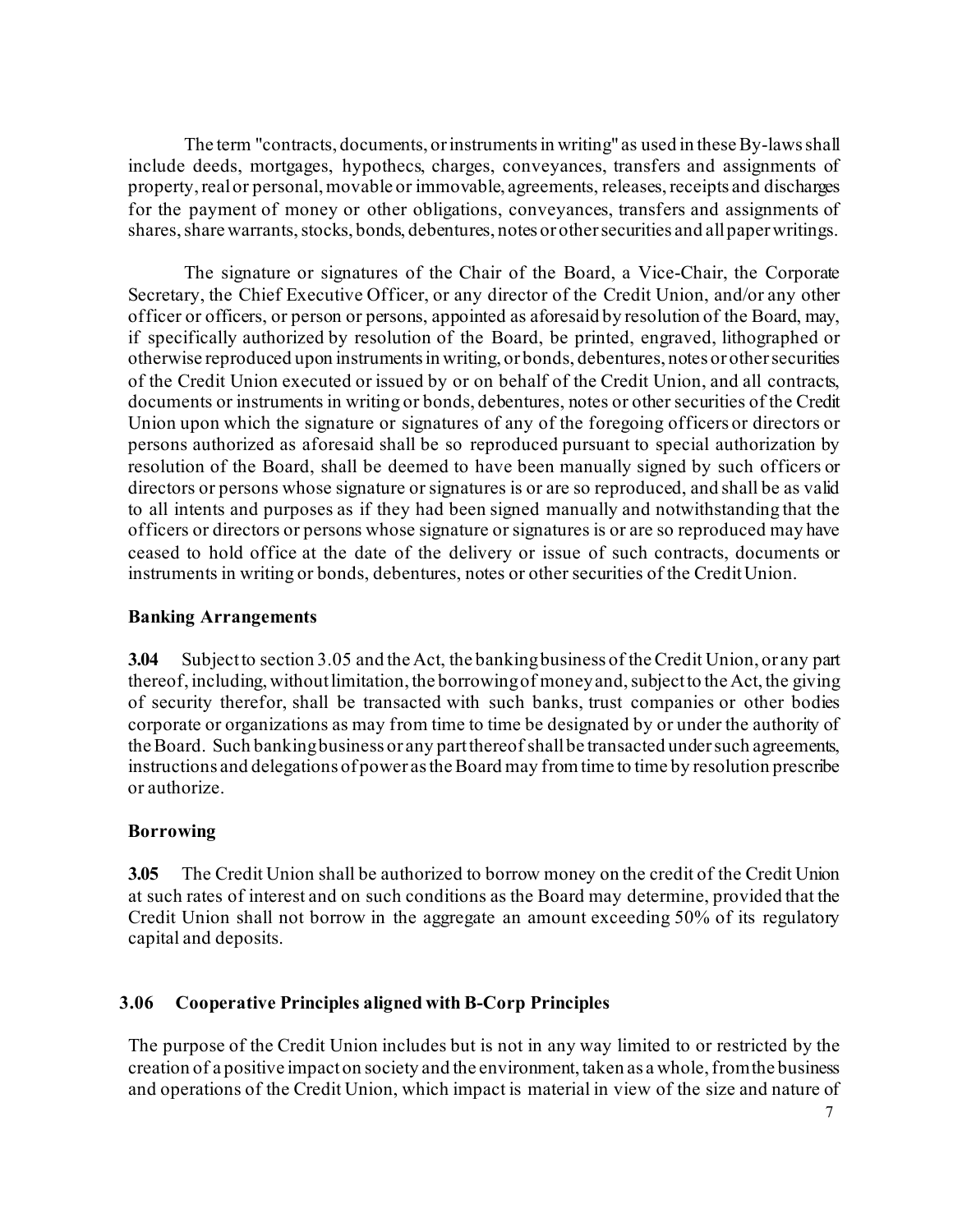the Credit Union's business.

The Board shall, in accordance with their applicable statutory and regulatory duties and requirements, and in alignment with the co-operative principles of the Credit Union and its purpose, act with a view to the best interests of the Credit Union. In considering the best interests of the Credit Union, the Board shall consider the interests of the Credit Union's members, shareholders, employees, suppliers and creditors, as well as the government, the natural environment, and the community and society in which the Credit Union operates.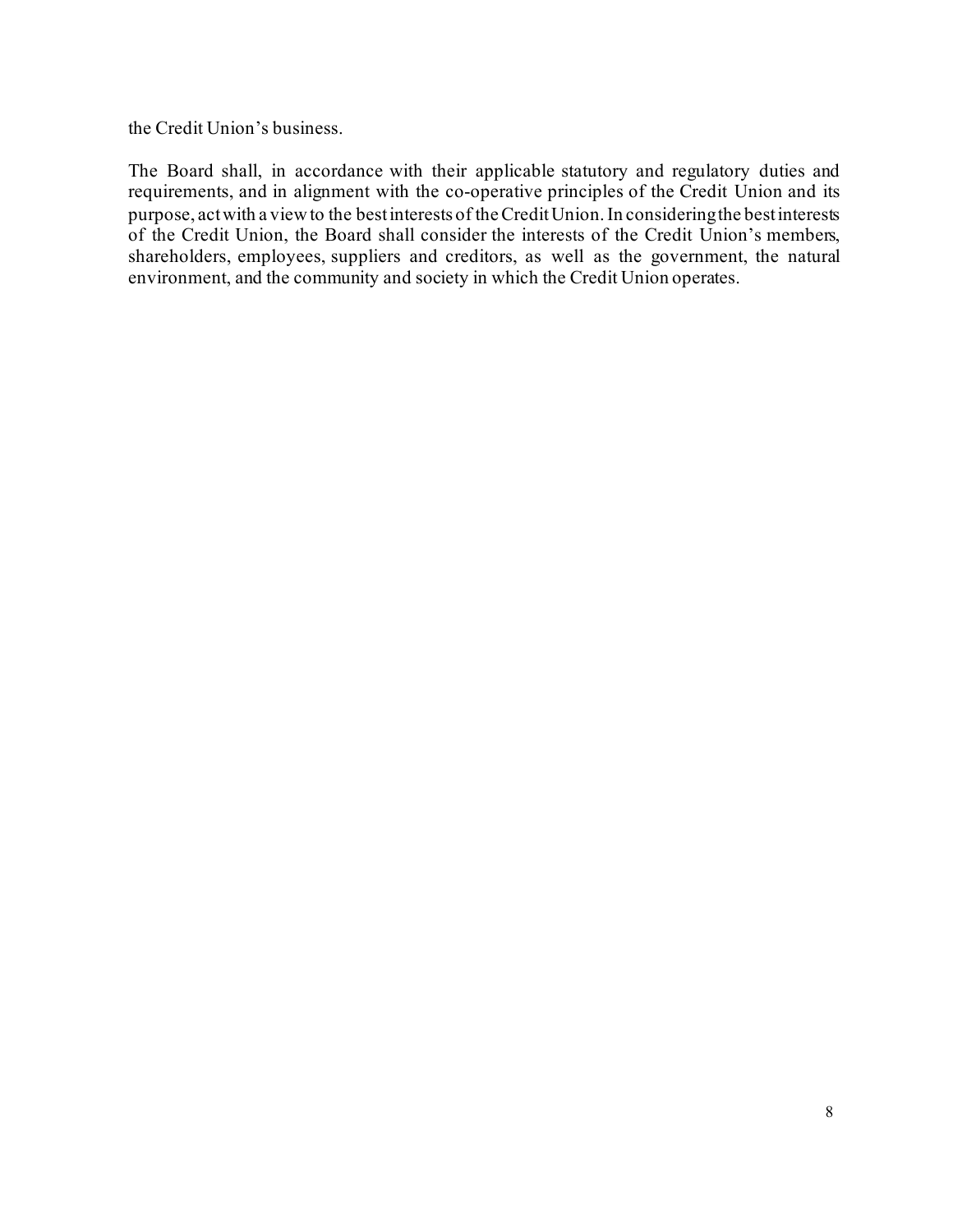#### **ARTICLE FOUR**

#### **DIRECTORS**

#### **Number of Directors and Quorum**

**4.01** The Board shall consist of nine directors. The quorum for the transaction of business at any meeting of the Board shall be a majority of the Board.

#### **Qualification**

- **4.02** Only a natural person who:
	- (a) is a member In Good Standing of the Credit Union on or before the last day of the Nomination Period (as hereinafter defined);
	- (b) is at least 18 years of age;
	- (c) is a Canadian citizen or a person lawfully admitted to Canada for permanent residency and ordinarily resident in Canada;
	- (d) has then served as a director of the Credit Union for not more than 15 years since the Credit Union's creation by amalgamation on January 1, 2011;
	- (e) Has not been expelled from membership in the Credit Union or any other credit union;
	- (f) is not disqualified under the Act;
	- (g) if that person is a former employee of the Credit Union, did not leave that employment involuntarily, and, if he or she left that employment voluntarily, has not been employed by the Credit Union in the two-year period ending on the last day of the Nomination Period for the election in which he or she seeks nomination as a candidate for election to theBoard;
	- (h) is not asserting a legal claimagainstthe CreditUnion which is not resolved as of the last day of the Nomination Period for the election in which he or she seeks nomination as a candidate for election to the Board;
	- (i) is not employed in any capacity by, or is not an officer, director or committee member of, an organization which may compete with the Credit Union, including, without limiting the generality of the foregoing, other financial institutions or entities providing investment or credit products or services; and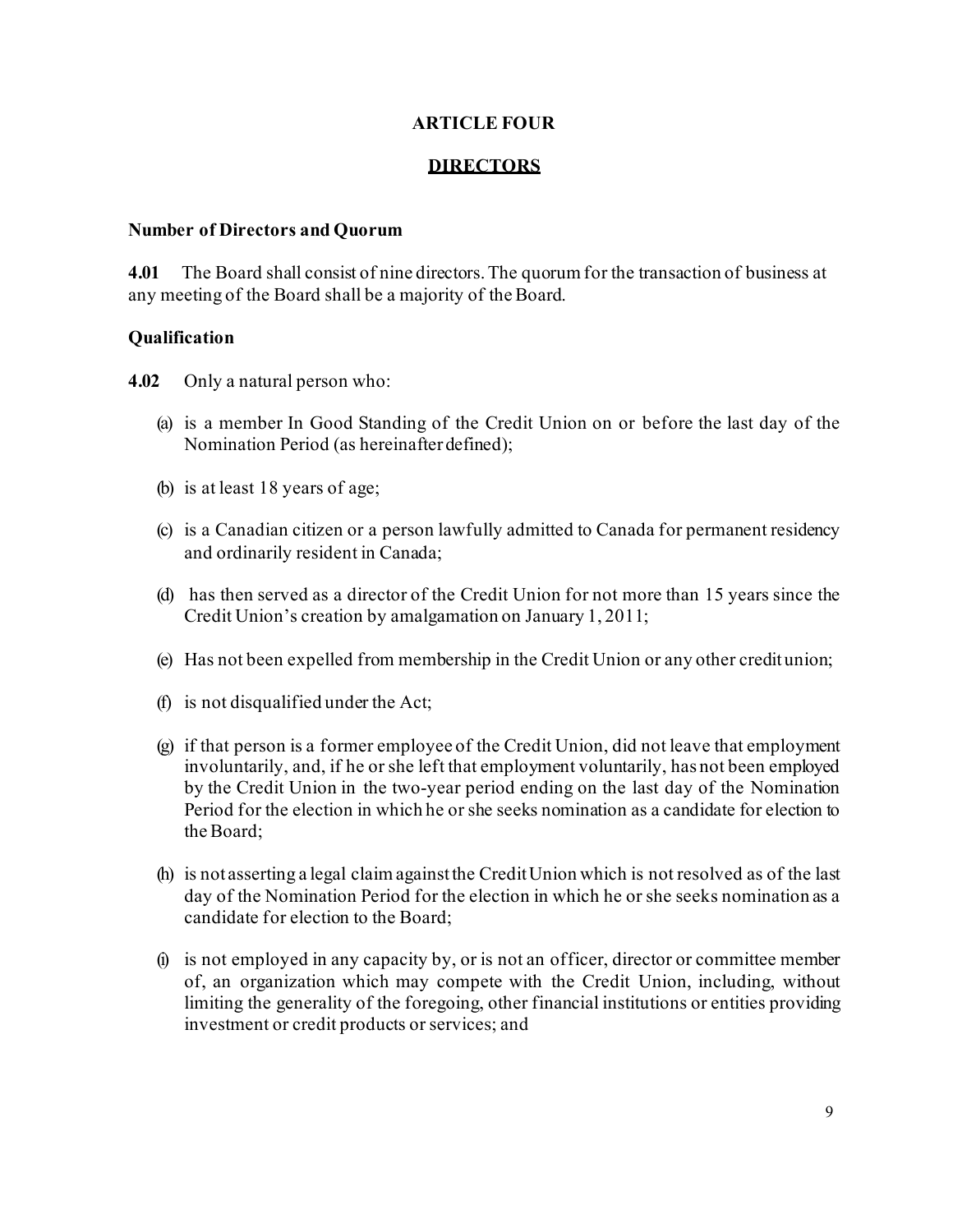(j) has disclosed to the Board, in a timely fashion before the election in which the natural person is a candidate is held, everything he or she is required by the Act to disclose as a candidate for director of a credit union,

is eligible to be a director of the Credit Union.

#### **Elections, Mail Ballots and Term**

**4.03** Prior to every annual meeting of the Credit Union, an election shall be held, in accordance with the provisions hereof, to fill the places of the members of the said Board whose terms of office have expired, and the members so elected shall hold office for three years or until their successors in office have been elected or appointed. The election shall be conducted as follows and in accordance with the Credit Union's operating policies in force at the time of the election:

- (a) In this section 4.03,
	- (1) "Form of ballot" means a written or printed form that, upon completion and execution by a member, becomes a ballot, and, if permitted by resolution of the Board, includes, without limiting the generality of the foregoing, an electronic form which is completed and executed using secure electronic means approved by the Board; and
	- (2) "Ballot" means a completed and executed Form of Ballot by means of which a member hasindicated his/her vote on matters properly comingbeforea meetingof the members.
- (b) Notice of the first day and the last day during which nominations for candidates for election to the Board, which period shall not be shorter than 30 days (hereinafter called the "Nomination Period"), will be received by the Chair of Election or his nominee, shall be given by Chair of Election, who shall, not later than 45 days before the Credit Union's fiscal year-end, give such notice to each member of the Credit Union who, on the record date for notice, appears on the records of the Credit Union as a member;

(1) by posting a copy of the notice in each officeof the Credit Union; and

(2) by sending the notice by prepaid mail to the latest Recorded Address of the member or by sending the notice by electronic means to the member, if the member has provided the Credit Union with an electronic mail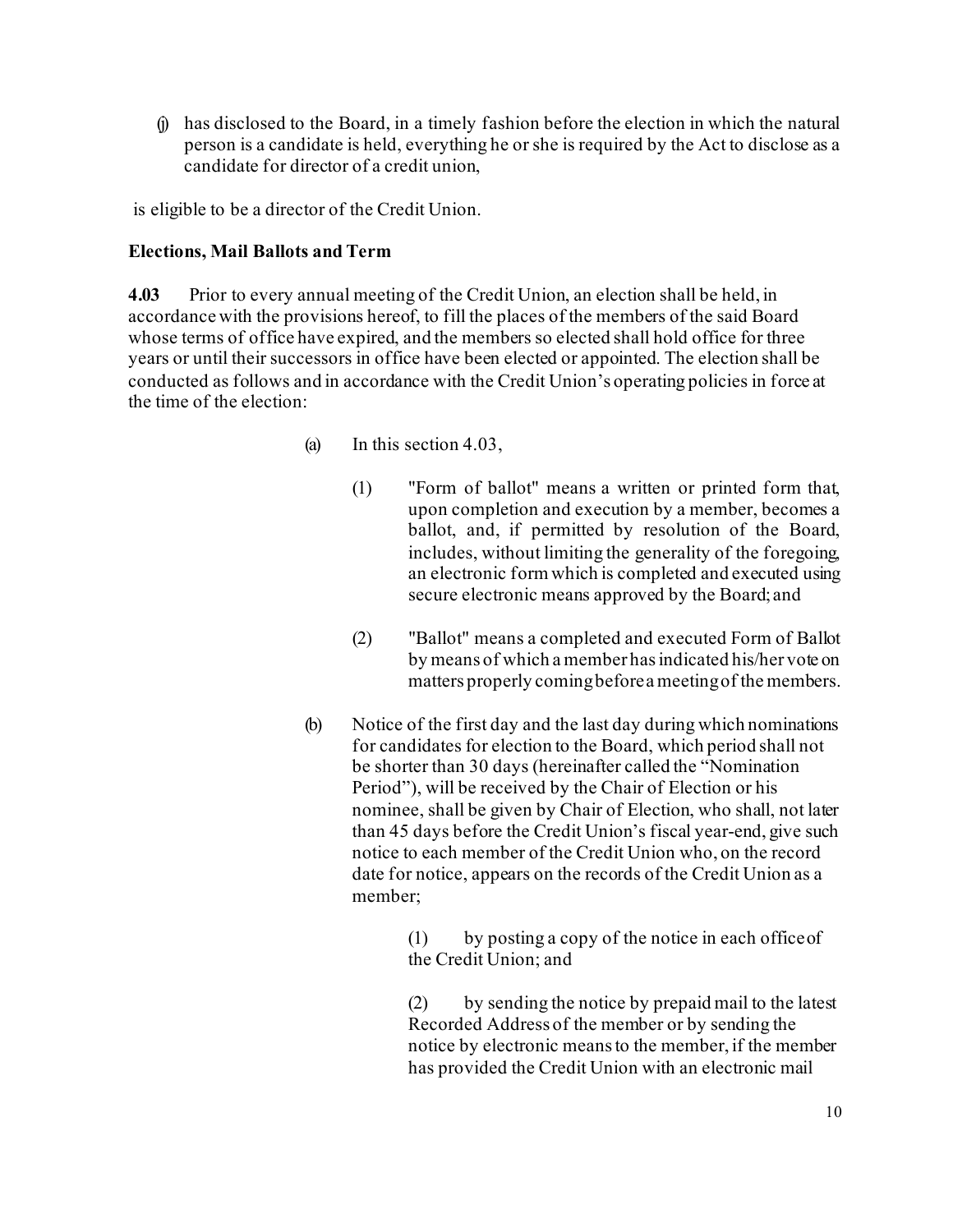address or a similar method of providing him/her with electronic communications; and

(3) in cases only where the Chair of Election has reasonably determined that an interruption of the mail service is in effect or imminent, then by publishing the notice in a newspaper that is circulated in the localities in which the registered office and all branch offices of the Credit Union are situate.

(c) A person is eligible for nomination provided that he/she, asof the beginning of the Nomination Period:

> (1) has complied with the minimum membership share requirements of section 2.03 hereof; and

- (2) complies with section 4.02 hereof.
- (d) Nominations, to be valid, must be:

(1) in the form prescribed by the Chair of Election, which form may be obtained at any office of the Credit Union during the Nomination Period;

(2) received by the Chair of Election during the Nomination Period;

(3) accompanied by a current colour photograph and resumé of the nominee, and the nominee's affidavit stating that he/she is not disqualified from being a director of the Credit Union, either by the Act or by the By-laws. Such affidavit shall be in the form from time to time prescribed by the Chair of Election.

(e) Where notice of the Nomination Period is given in accordance with the provisions hereof: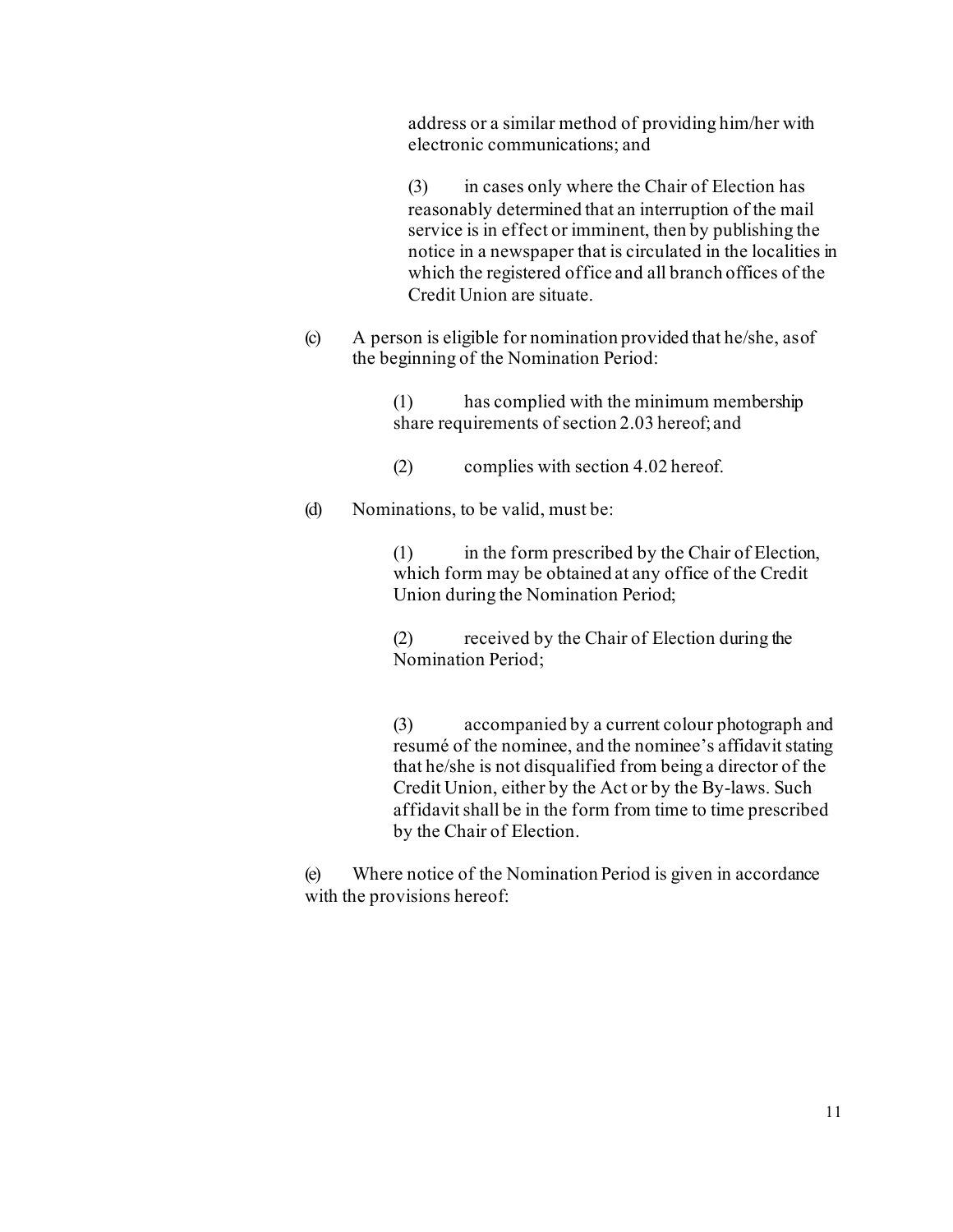(1) the accidental omission to send such a notice to any member; or

(2) the non-receipt of the said notice by anymember; or

(3) the receipt of any nomination by the Chair of Election after the end of the Nomination Period;or

(4) the non-receipt of a nomination by the said Chair of Election;

shall not invalidate the election proceeding, and the Chair of Election shall declare as validly nominated only those persons nominated in accordance with the provisions hereof during the Nomination Period. The Nominating Committee shall, by majority vote at a meeting of that committee, render a decision on all questionable nominations. The decision of said committee shall be final, and shall be subject neither to review nor to appeal.

(f) If the number of nominees accepted by the Chair of Election and the Nominating Committee equals the number of vacancies and all vacancies are for positions with the same length of term, the Credit Union is not required to hold an election, and may announce the acclamation to office of the candidates at the annual generalmeeting.

(g) Unless an election is not required pursuant to section  $4.03(f)$ hereof, the Corporate Secretary shall, not later than 60 days following the last date of the Nomination Period, cause to be sent, by regular mail and also, if possible, by electronic means, to each member of the Credit Union who on that date appears on the records of the Credit Union as a voting member:

> (1) the name and address of each person declaredby the Chair of Election to be nominated for election to the Board; and

> (2) a Form of Ballot. If the Form of Ballot is in paper rather than electronic form, the Credit Union shall send the Form of Ballot together with a prepaid envelope addressed to the Chair of Election at an address designated by the Chair of Election.

(h) The Corporate Secretary shall, in addition to the noticerequired in paragraph (g) hereof, cause notice to be published in each office of the Credit Union, such notice to contain: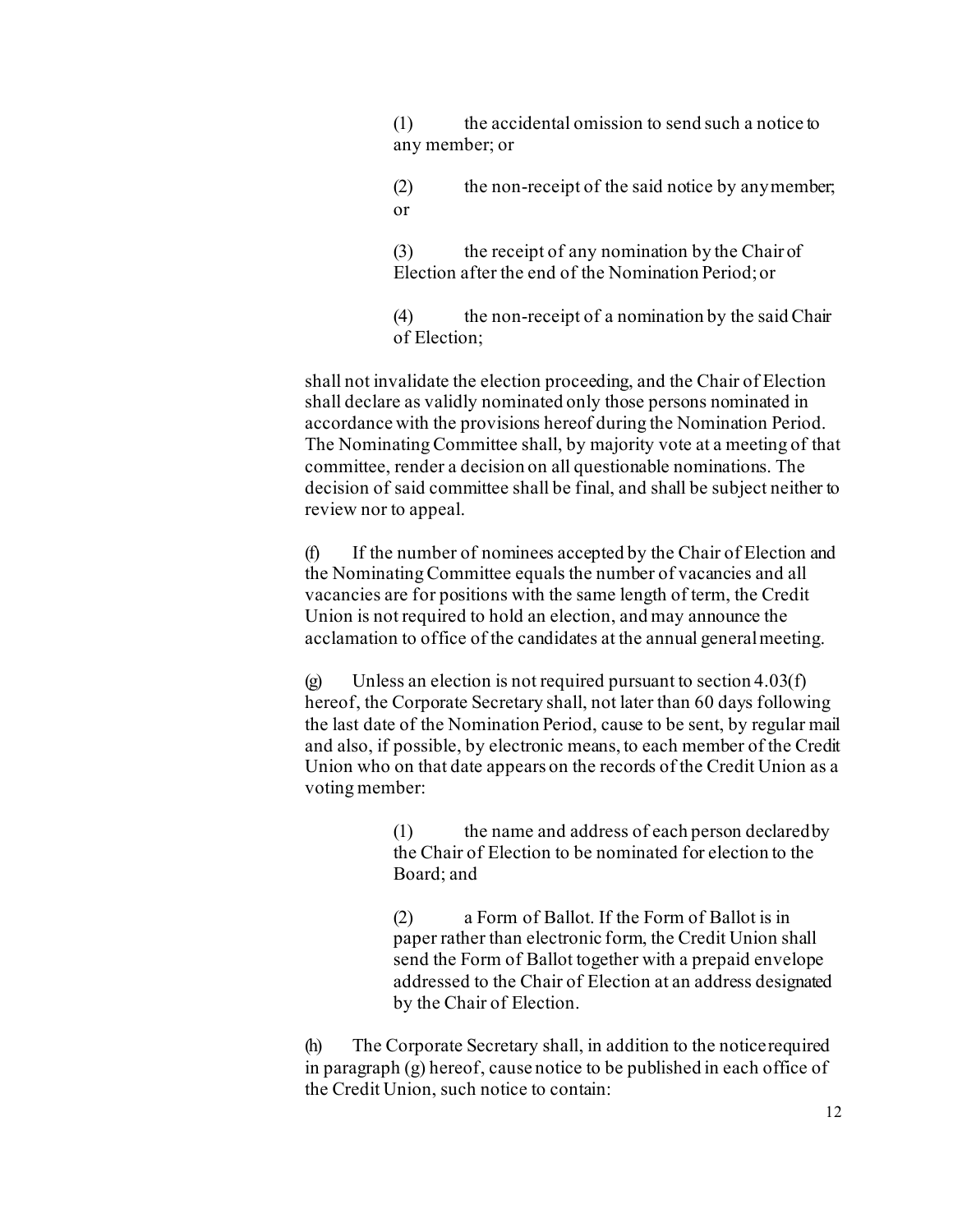(1) the name and address of each of the persons declared by the Chair of Election to be nominated for election to the Board; and

(2) the procedure by which any member may obtaina Form of Ballot which, by accident or otherwise, the member may not have received.

(i) In cases only where the Chair of Election has reasonably determined that an interruption of the mail service is in effect or imminent, then the Corporate Secretary shall not proceed pursuant to paragraph 4.03(g) and paragraph 4.03(h) hereof, but rather the Corporate Secretary shall cause notice to be published in each office of the Credit Union, and on at least three separate occasions in two newspapers circulated in the localities in which the head office and all branch offices of the Credit Union are situate, such notice to contain;

> (1) the name and address of each of the persons declared by the Chair of Election to be nominated for election to the Board; and

(2) if the member wishes a Form of Ballot in paper rather than in electronic form, the procedure by which a member may obtain in person, at any office of the Credit Union, a Form of Ballot in paper form.

(j) The date designated by the Chair of Election as the last date for the receipt of Ballots shall be at least 30 days following the date referred to in paragraph  $4.03(g)$  hereof, and shall end not less than 30 days before the annual general meeting.

(k) Ballots, to be valid must;

(1) be on the Form of Ballot designated by theChair of Election; and

(2) be:

(i) submitted electronically at or before 11:59 p.m. on the last date for the receipt of Ballots, as designated by the Chair of Election and indicated on the Form of Ballot; or

(ii) personally delivered to the Chair of Election at any office of the Credit Union at or before its close of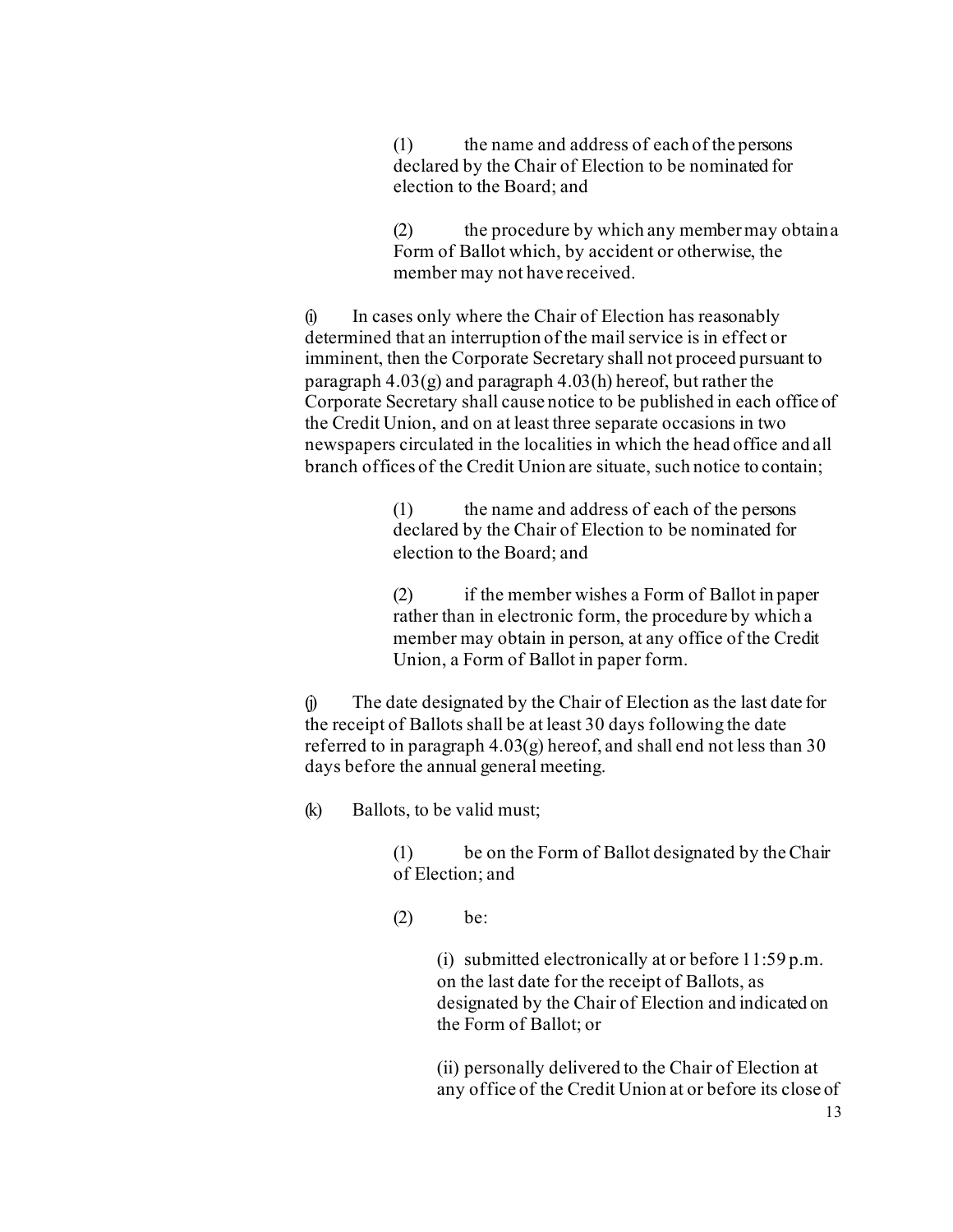business on the last date for the receipt of Ballots, as designated by the Chair of Election and indicated on the Form of Ballot; or

(iii) postmarked at or before 11:59 p.m. on the last date for the receipt of Ballots, as designated by the Chair of Election and indicated on the Form of Ballot, and received not more than three days, excluding Non-Business Days, after thatdate.

In the case of more than one Ballot being received from a voting member, the first Ballot received by the Chair of Election shall be considered the official Ballot, and all others shall be disregarded.

(l) Where an election of the members of the Board is held in accordance with the provisions hereof:

- (1) the accidental omission to send a Form of Ballot to any member; or
- (2) the non-receipt of a Form of Ballot by any member; or
- (3) the receipt of a Ballot by the Chair of Election otherwise than as specified in section  $4.03(k)(2)$ hereof; or
- (4) the non-receipt of any Ballot by the Chair of Election;

shall not invalidate the election, and the Committee of Election shall count only those Ballots validly received by them as required by section  $4.03(k)(2)$  hereof.

(m) Where two or more persons hold the same share or shares jointly, they shall vote together as one on the share or shares jointly held by them, but, in the event that, with respect to the share orshares jointly held, only one Ballot is received by the Chair of Election and that Ballot is signed by one or more of the said persons, then the said Ballot shall be valid.

(n) A member of the Credit Union which is Her Majesty the Queen, an unincorporated association, a partnership or a corporation shall deliver to the Chair of Election, together with its Ballot, a written proxy signed by the president or other head officer, or by the vice president or secretary or treasurer, of the entity, which proxyshall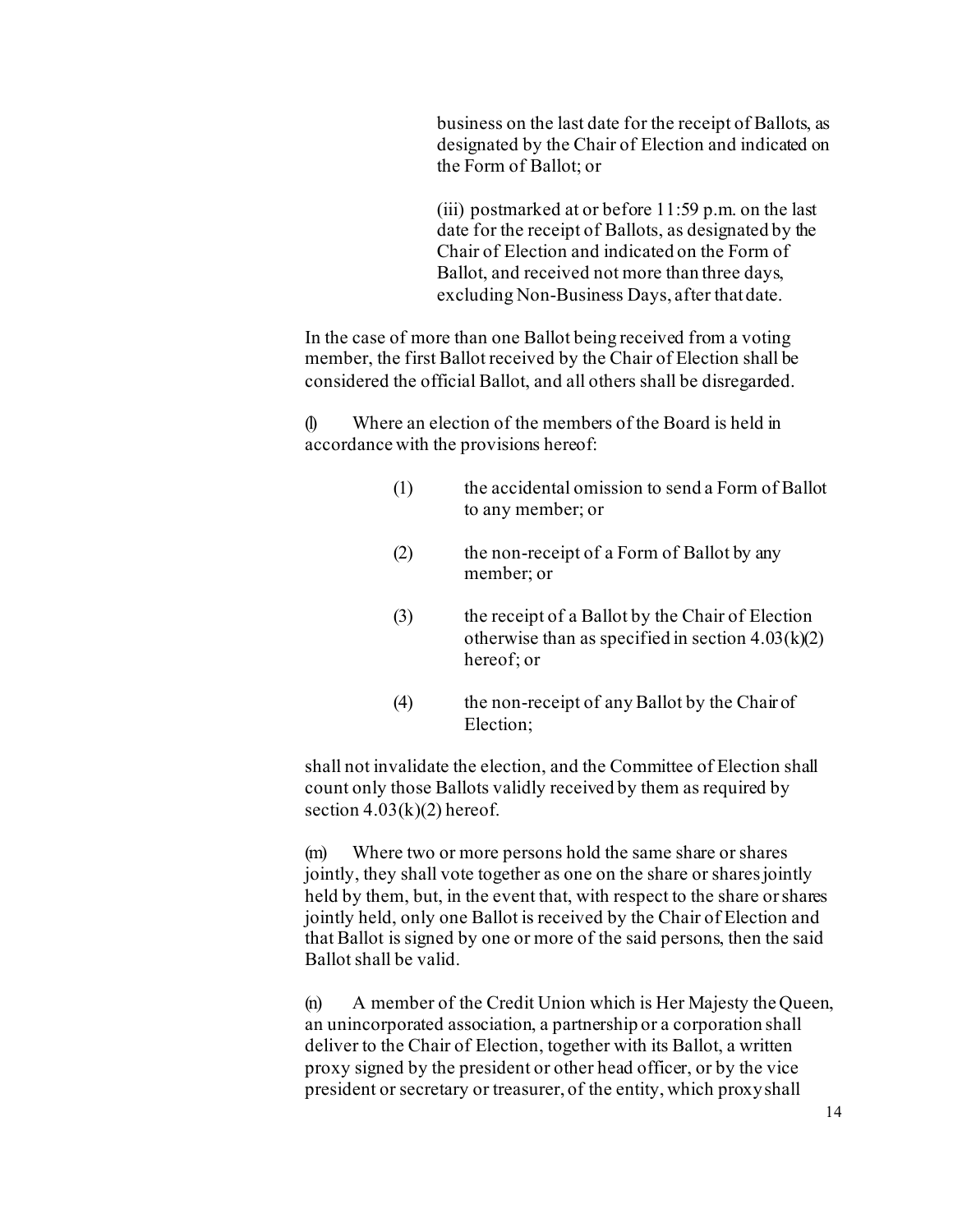authorize some one or more persons to execute the Form of Ballot on the entity's behalf, and the person so appointed need not be a member of the Credit Union.

## **Elections at Special Meetings**

**4.04** In the event that elections of members of the Board are required at a special meeting, those elections shall be conducted in a manner determined by the Board in its sole and absolute discretion, and such elections need not comply with the procedure outlined in section 4.03 hereof.

## **Director Term of Office**

## **4.05**

- (a) Subject to the Act, a member elected as a director shall take office at the close of the membership meeting at which he or she is declared to have been elected.
- (b) Except where an election is held to fill the unexpired portion of a director's term or as otherwise specifically provided in this section, directors shall be elected or acclaimed for terms of three years, or until their successors in office are elected orAppointed.
- (c) If, in an election, terms of office of varying lengths are to be filled, the nominees obtaining the greater number of votes shall be declared to be elected to the longer terms of office available.
- (d) If, in an election, a tie needs to be broken to determine which of two or more candidates is elected to the Board and which of candidates is not so elected, or to determine which of two or more candidates is elected to a three-year term and which of those candidates is elected to a term which is shorter than three years, there shall be a run-off election involving only the tied candidates among only the members present at the meeting. If the run-off election is not successful in breaking the tie, the tie shall be broken by chance in a manner determined by the Chair of the Board in his or her sole and absolute discretion.
- (e) If, in the case of an acclamation of all nominees, terms of office of varying lengths are to be filled, the terms shall be assigned by voluntary agreement among the nominees or, failing that, by chance in a manner determined by the Chair of the Board in his or her sole and absolute discretion.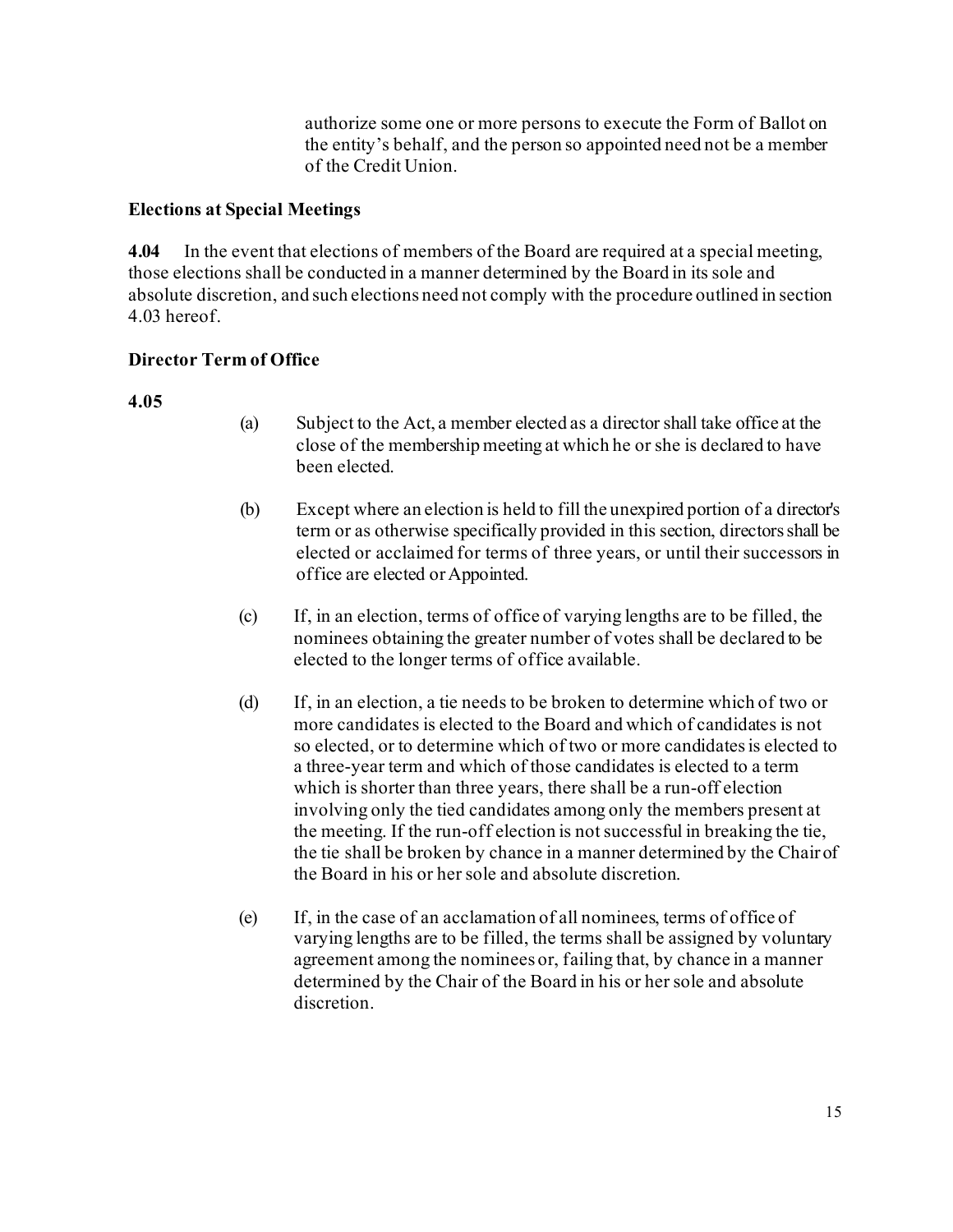## **Vacation of Office**

**4.06** A director ceases to hold office when he or she dies, resigns, becomes disqualified pursuant to the Act or pursuant to section 4.02 hereof, is removed from office by the members or the Chief Executive Officer of the Financial Services Regulatory Authority of Ontario orin accordancewith the Act, or his or hertermexpires, except that a death, registration or a removal which occurs, or a disqualification which is first discovered, after the Nomination Period has commenced regarding a particular annual general meeting, but before the conclusion of that annual general meeting, shall result in a vacation of office on the day following that annual generalmeeting.

## **Vacancies**

**4.07** Subject to the Act, a quorum of the Board may fill a vacancyin the Board by appointing a qualified person to serve as a member of the Board until the next annual general meeting of the Credit Union, when the members will elect a qualified person to fill the unexpired term of the directorwho vacated his or her office. In the absence of a quorum of theBoard, the directors then in office shall forthwith call a special meeting of members to fill the vacancy. If the directors then in office fail to call such meeting or if there are no directors then in office, any member may call the meeting.

## **Action by the Board**

**4.08** The Board shall manage or supervise the management of the business and affairs of the Credit Union, but shall not directly manage, or be involved in, the day to day activities of the Credit Union. Subject to section 4.09, the powers of the Board may be exercised at a meeting at which a quorum is present. Where there is a vacancy in the Board, the remaining directors may exercise all the powers of the Board so long as a quorum of the Board remains in office.

## **Meeting by Telephone**

**4.09** If all the directors of the Credit Union present or participating in the meeting consent, a director may participate in a meeting of the Board or of a committee of the Board by means of such telephone, electronic or other communications facilities as permit all persons participating in the meeting to communicate with each other simultaneously and instantaneously, and a director participating in such a meeting by such means is deemed to be present at the meeting.

## **Place of Meeting**

**4.10** Meetings of the Board may be held at any place within Ontario.

## **Calling of Meetings**

**4.11** Subject to the Act, meetings of the Board shall be held from time to time on such day and atsuch time and atsuch place as the Board, the Chair of the Board, a Vice-Chair or any two directors may determine, and the Corporate Secretary, when directed bythe Board, the Chair of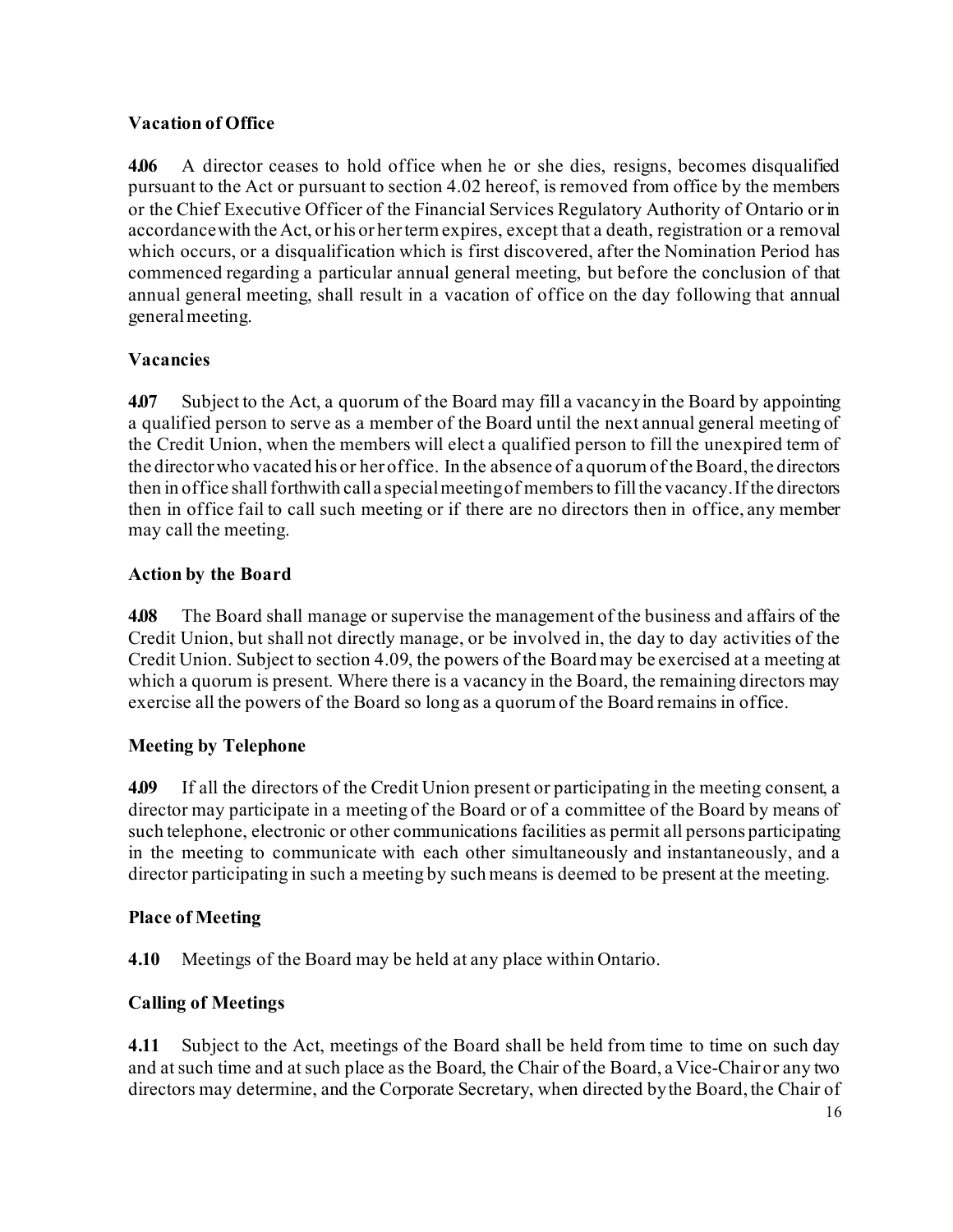the Board, a Vice-Chair or any two directors, shall convene a meeting of the Board. The Board shall meet at least quarterly in each fiscal year of the Credit Union.

# **Notice of Meeting**

**4.12** Notice of the date, time and place of each meeting of the Board shall be given in the manner provided in paragraph 14.01 to each director not less than 48 hours (exclusive of any part of a Non-Business Day) before the time when the meeting is to be held. A notice of a meeting of directors need not specify the purpose of or the business to be transacted at the meeting, except where the Act requires such purpose or business to be specified.

A director may in any manner waive notice of or otherwise consent to a meeting of the Board.

# **First Meeting of New Board**

**4.13** Provided a quorum of directors is present, each newly elected Board may without notice hold its first meeting immediately following the meeting of members at which such Board is declared elected.

# **Adjourned Meeting**

**4.14** Notice of an adjourned meeting of the Board is not required if the time and place of the adjourned meeting is announced at the original meeting.

# **Regular Meetings**

**4.15** The Board may appoint a day or days in any month or months for regular meetings of the Board at a place and hour to be named. A copy of any resolution of the Board fixing the place and time of such regular meetings shall be sent to each director forthwith after being passed, but no other notice shall be required for any such regular meeting except where the Act requires the purpose thereof or the business to be transacted thereat to be specified.

# **Votes to Govern**

**4.16** At all meetings of the Board every question shall be decided by a majority of the votes cast on the question. The Chair of the meeting shall have a vote on every question in the first instance, and, in the case of an equality of votes, shall have a second or castingvote.

# **Conflict of Interest**

**4.17** Subject to the Credit Union's conflict of interest policy, a director, officer, committee member or employee of the Credit Union who is a party to, or who is a director or officer of or has a material interest in any person who is a party to, or is a spouse, parent or child of an individual who is a party to, a material contract or transaction or proposed material contract or transaction with theCreditUnion,shalldisclose in writingto theCredit Union orrequestto have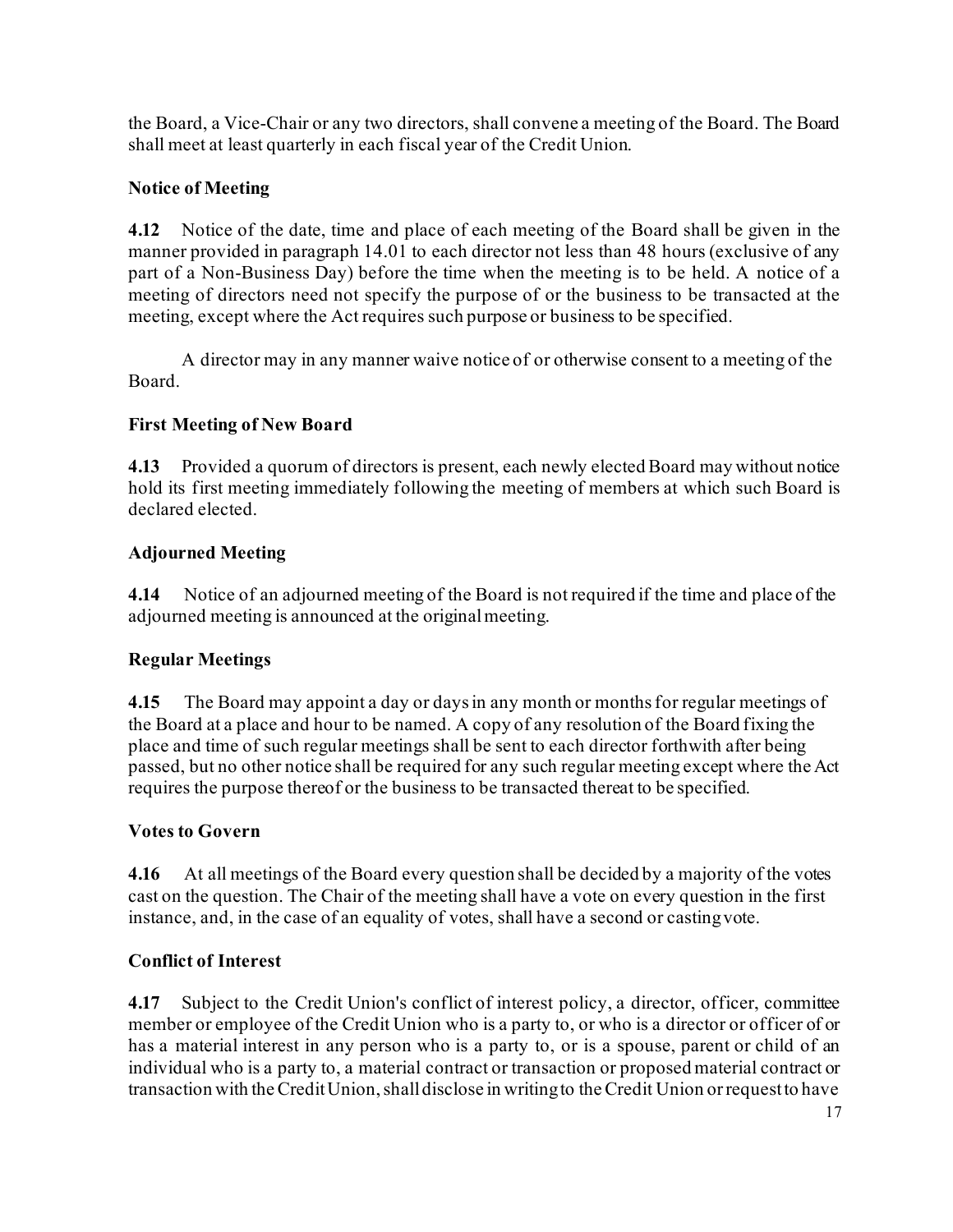entered in the minutes of the meetings of the directors the nature and extent of his or herinterest at the time and in the manner provided by the Act. Any such contractortransaction or proposed contract or transaction shall be referred to the Board for approval, even if such contract is one that in the ordinary course of the Credit Union's business would not require approval by the Board, and a director interested in a contractthatought to be referred to the Board shall not vote on or be present at the consideration of any resolution to approve the same except as permitted by the Act.

#### **Remuneration and Expenses**

**4.18** The directors shall be paid such remuneration for their services as the Board may from time to time determine.

## **ARTICLE FIVE**

## **COMMITTEES**

#### **Committee of Directors**

**5.01** The Board may Appoint a committee of directors, however designated, and delegate to such committee any of the powers as set out by the Board except those which pertain to items which, under the Act, a committee of directors has no authority to exercise.

#### **Transaction of Business**

**5.02** The powers of a committee of directorsmay beexercised by a meetingatwhich a quorum is present.

#### **Audit Committee**

#### **Appointment**

**5.03** (a) The Board shall elect annually, from among its members, an audit committee, to be composed of at least three directors. The audit committee shall have the powers and duties provided in the Act.

#### **Chair and Meetings**

(b) The audit committee shall elect a Chair, and meetings of the audit committee shall be at the call of the Chair of the audit committee, the Credit Union's auditor or a director, provided that the audit committee shall meet at least quarterly.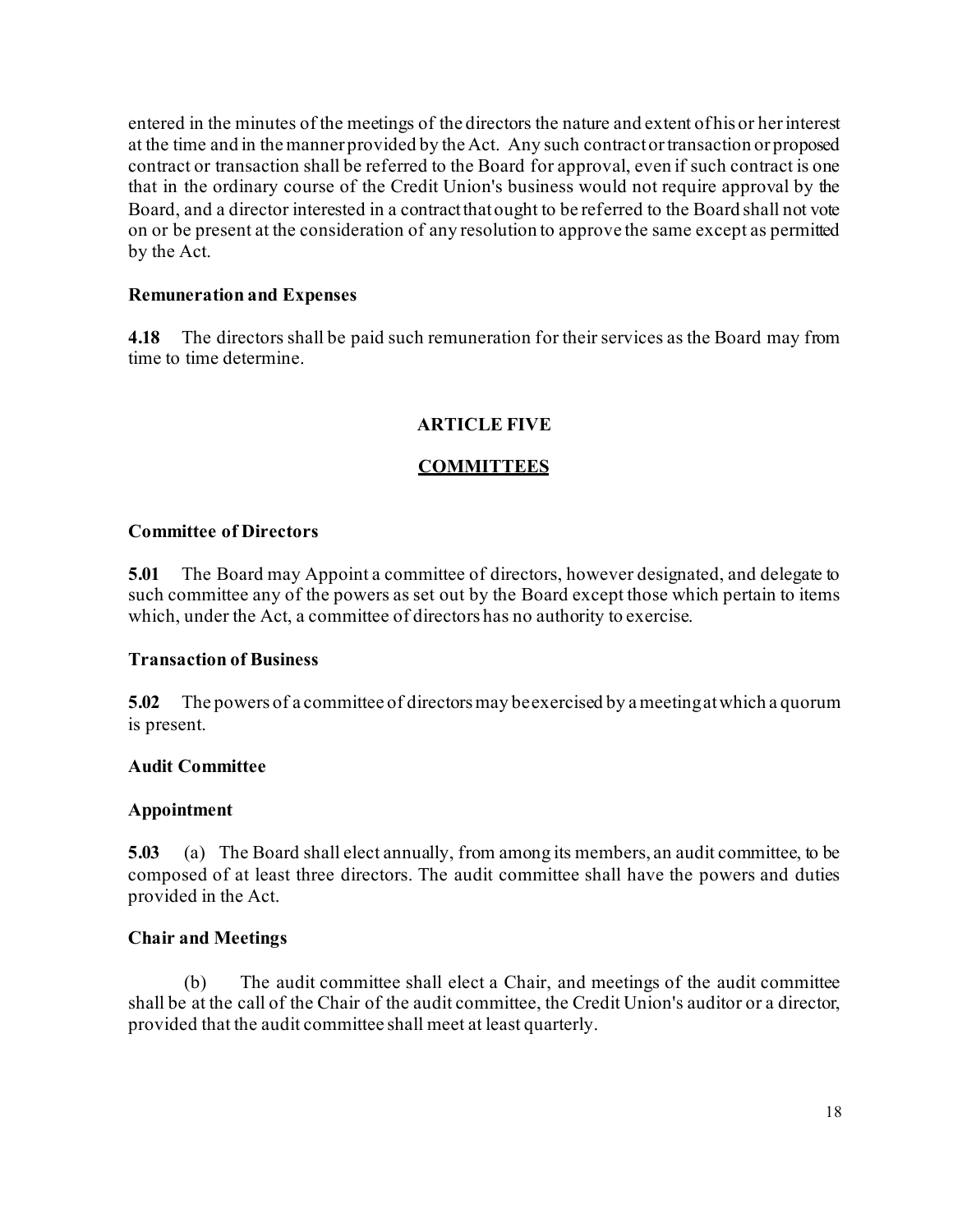#### **Duties**

(c) The audit committee shall perform such duties as are set out in the Act, and shall monitor the Board's conflict of interest policy.

#### **Advisory Committee**

**5.04** The Board may from time to time Appoint such other committees as it may deem advisable, but the functions of any such other committees shall be advisory only.

#### **Procedure**

**5.05** Subjectto these By-laws and unless otherwise determined by the Board, each committee shallhave powerto fix its quorum atnotless than a majority of itsmembers. With the exception of the Audit Committee, the Board elects each Committee's chair and regulates its procedure.

## **ARTICLE SIX**

#### **OFFICERS**

#### **Appointment**

**6.01** The Board shall Appoint a Chair of the Board, a Corporate Secretary, and a Chief Executive Officer, and may Appoint, from time to time, one or more Vice-Chairs (to which title may be added words indicating seniority or function) and such other officers as the Board may determine, and including one or more assistants to any of the officers so appointed. The Board may specify the duties of and, in accordance with these By-laws and subject to the provisions of the Act, delegate to such officers powersto manage the business and affairs oftheCreditUnion. The Chair and the Vice-Chair must be directors. The Chief Executive Officer must be an employee, but any other officer may but need not be a director, and one person may hold more than one office. All officers shall sign such contracts, documents, or instruments in writing as require their respective signatures. In the case of the absence or inability or refusal to act of any officer or for any other reason that the Board may deem sufficient, the Board may delegate all or any of the powers of such officer to any other officer or to any director for the time being.

#### **Chair of the Board**

**6.02** The Chair of the Board shall be a director who has not, at the time of election or appointment, served as Chair of the Credit Union for longer than nine consecutive one-year terms, and shall, when present, preside at all meetings of the Board and the Governance Committee. The Chair of the Board shall be vested with and may exercise such powers and shall perform suchother duties asmay fromtime to time be assignedto himor her bytheBoard. During the absence or disability or refusal to act of the Chair of the Board, his or her duties shall be performed and his or her powers exercised by a Vice-Chair.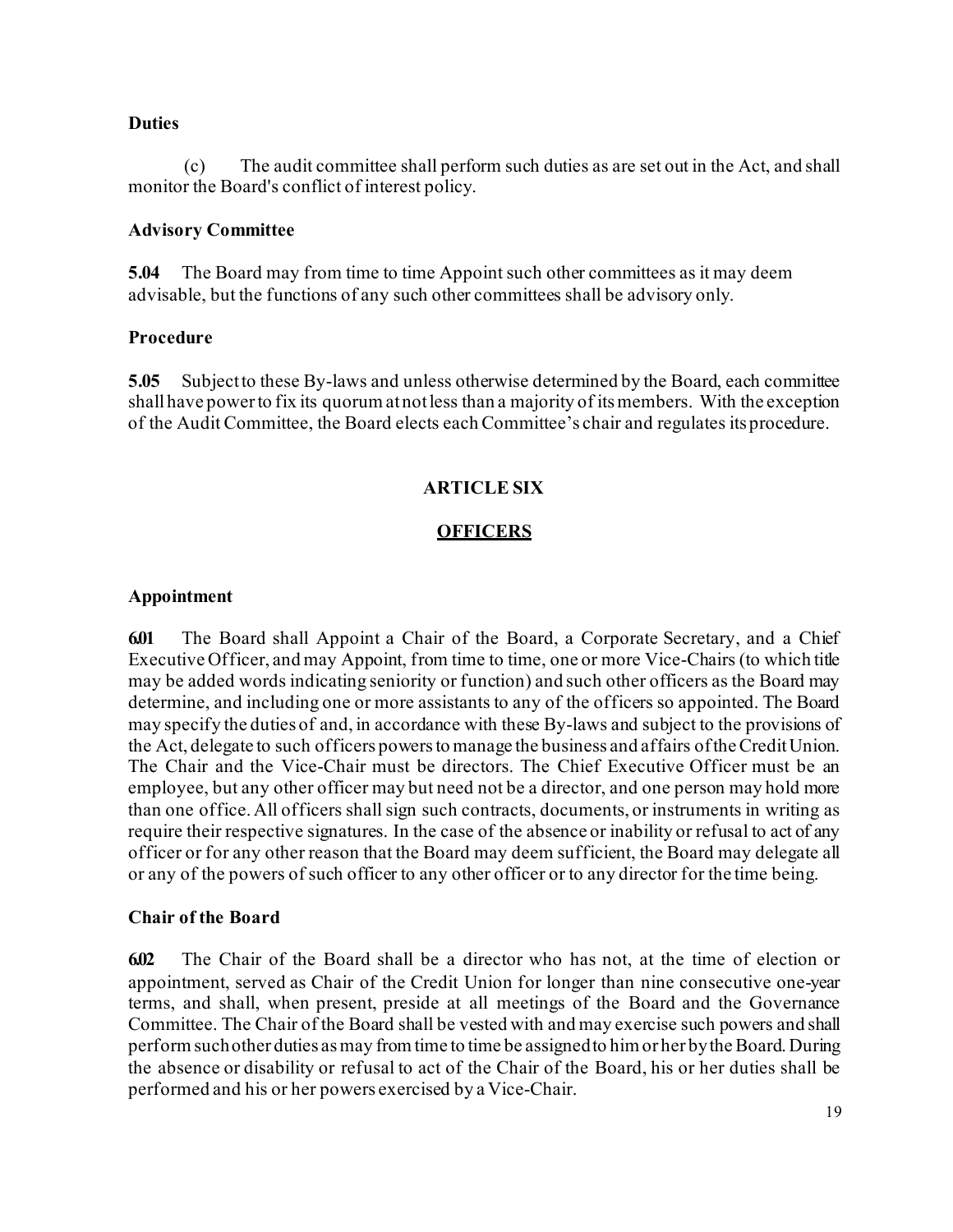# **Vice-Chair**

**6.03** Each Vice-Chair shall be a director and shall have such powers and duties as the Board or the Chair may specify. The Vice-Chair or, if more than one, the Vice-Chair designated from time to time by the Board or by the Chair, shall be vested with all the powers and shall perform all the duties of the Chair in the absence or inability or refusal to act of the Chair.

## **Corporate Secretary**

**6.04** The Corporate Secretary may but need not be a director, and shall give or cause to be given as and when instructed, all notices to members, shareholders, directors, officers, auditors and members of committees of the Board; he or she shall be the custodian of all books, papers, records, documents and instruments belonging to the Credit Union, except when some other officer or agent has been appointed for that purpose; he or she shall ensure that the records of the By-laws of the Credit Union and the minutes of meetings of the Board, the members, and the shareholders are kept up to date; and he or she shall have such other powers and duties as the Board may specify.

## **President and Chief Executive Officer**

**6.05** The President & Chief Executive Officer shall be charged, subject to the authority of the Board, with the general supervision of the business and affairs of the Credit Union. The President & Chief Executive Officer shall perform all duties incident to the President & Chief Executive Officer's office and shall have such other powers and duties as may from time to time be assigned to the President & Chief Executive Officer by the Board.

## **Powers and Duties of Other Officers**

**6.06** The powers and duties of allother officers shallbe such as the terms of their engagement call for or as the Board may specify.

## **Variation of Powers and Duties**

**6.07** The Board may from time to time and subject to the provisions of the Act, vary, add to or limit the powers and duties of any officer.

# **Term of Office**

**6.08** Each officer other than the President and Chief Executive Officer shall be Appointed to serve for terms of one  $(1)$  year or until his or her successor in office is Appointed. Every employee Appointed as officer shall hold office indefinitely, but the Appointment shall automatically terminate upon the officer's termination of employment or transfer to another position within the Credit Union. Notwithstanding the foregoing, the Board, in its discretion, may remove any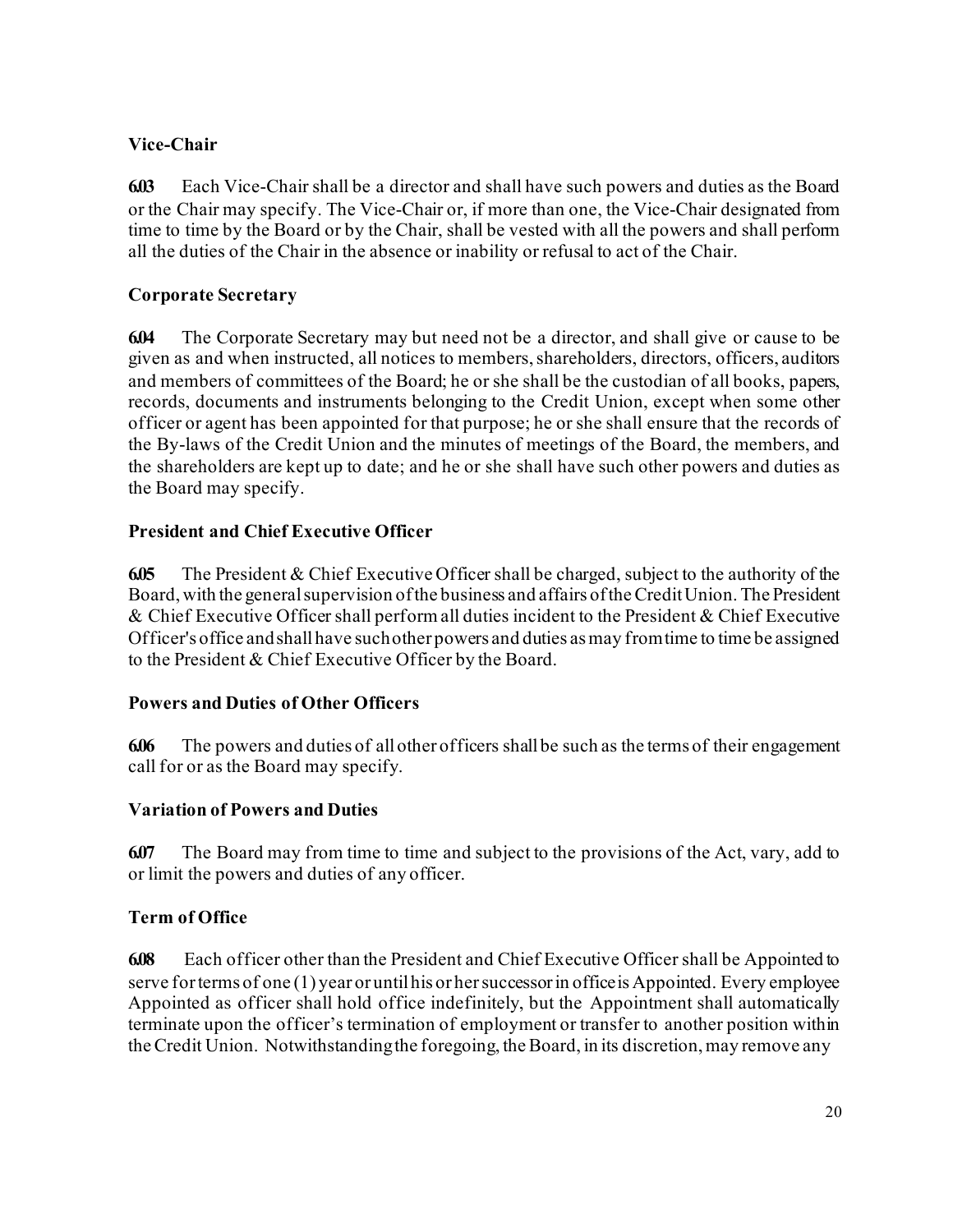officer of the Credit Union from his or her office with or without cause, without prejudice to such officer's rights under any employment contract.

## **Terms of Appointment and Remuneration**

**6.09** The terms of appointment and the remuneration of an officer Appointed by the Board shall be settled by it from time to time. The fact that any officer is a shareholder of the Credit Union shall not disqualify him or her from receiving such remuneration as may be so determined.

## **Agents and Attorneys**

**6.10** The Board shall have power from time to time to Appoint agents or attorneys for the Credit Union in or outside Canada with such power of management or otherwise (including the powers to sub-delegate) as may be thought fit.

## **Fidelity Bonds**

**6.11** Subject to the Act, the Board shall require directors, officers, employees and agents of the Credit Union receiving or having charge of money to furnish bonds for the faithful discharge of their powers and duties, provided by an insurer licensed under the *Insurance Act* (Ontario) to write surety and fidelity insurance, and in an amount at least equal to any minimum amount required by the Act or calculated in accordance with the formula specified in the Act, but no director shall be liable for failure to require any such bond or for the insufficiency of any such bond or for any loss by reason of the failure of the Credit Union to receive any indemnity thereby provided.

## **ARTICLE SEVEN**

# **MEETINGS OF MEMBERS**

## **Annual Meeting**

**7.01** Unless otherwise authorized by the Chief Executive Officer, Financial Services Regulatory Authority of Ontario, the annual meeting of the Credit Union shall be held within 120 days following the fiscal year-end. Subject to the above-noted restriction, meetings of the members of theCreditUnionshallbe heldon suchdate,atsuch time, and at such place within the geographic bond of association of the Credit Union, as the Board may by resolution determine.

## **Electronic Meetings**

**7.02** A membership meeting may, if the Board determines by resolution to do so, and pursuant to such conditions, rules and procedures which may be approved by the Board, be held by telephonic or electronic means. A member who, by such means, votes at the meeting or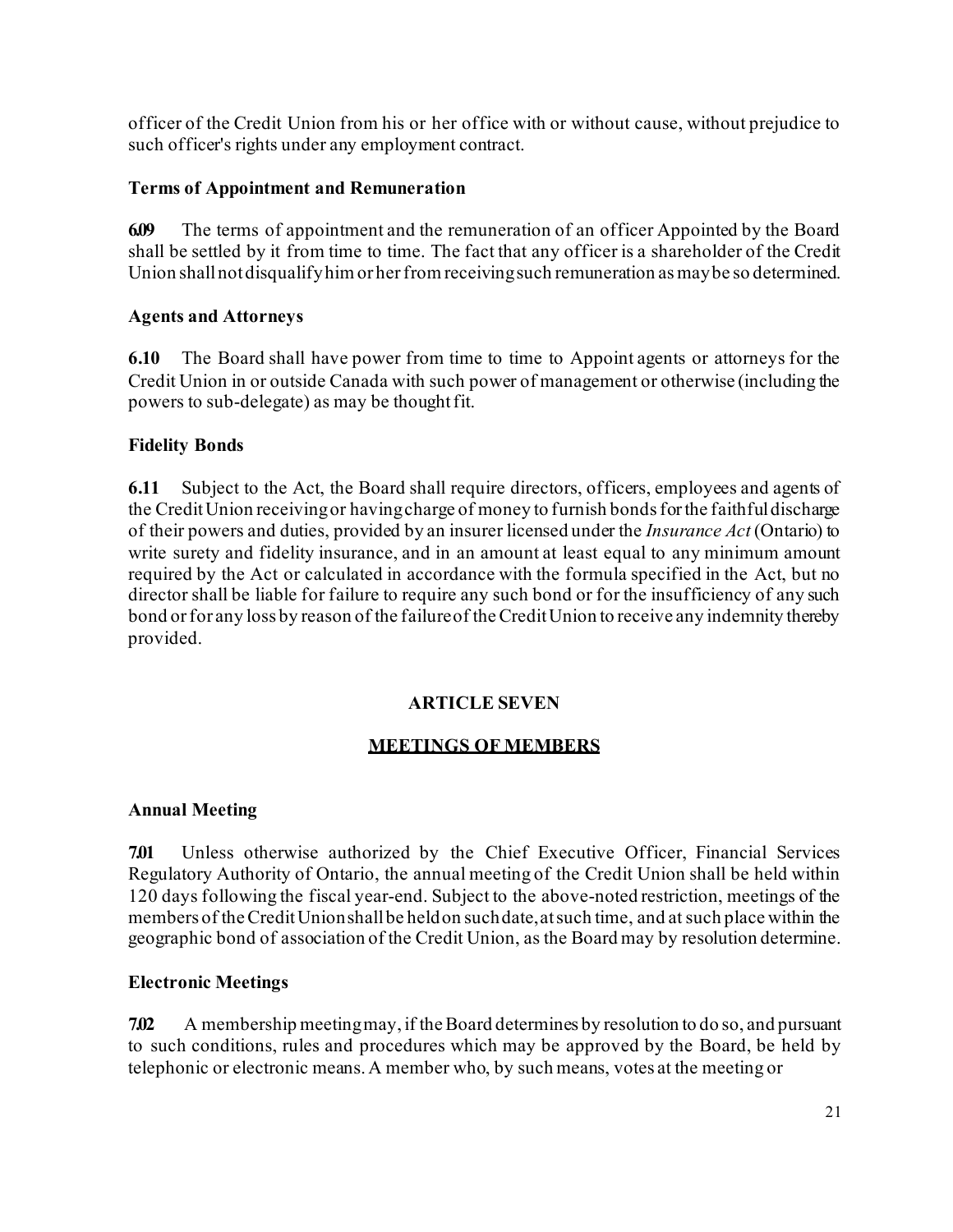establishes a communications link to the meeting shall be deemed for all purposes, including, without limiting the generality of the foregoing, the calculation of quorum pursuant to section 7.07 hereof, to have been present at the meeting.

## **Order of Business at Membership Meetings**

**7.03** At an annual meeting, the Board shall place before the members:

- (a) the audited financial statements of the credit union;
- (b) the report of the auditor;
- (c) the report of the audit committee; and
- (d) such further information respecting the financial position of the credit union and the results of its operations as the Board determines should be presented to the members.

The order of business at any special meeting of the members of the Credit Union shall be as determined by the Board.

## **Notice of Meeting**

**7.04** Notice of all meetings of theCreditUnion shallbe given by theCorporate Secretary, who shall, not later than 10 days before the date of the meetingor earlierthan 50 days before the date of the meeting, give notice of the meeting to each member of the Credit Union who is, as of the record date for such meeting determined in accordance with section 7.05 hereof, a member of the Credit Union in full compliance with the minimum membership share requirements contained in section 2.03 hereof, by posting a notice of the meeting in each office of the Credit Union, and either

- (a) sending the notice by prepaid mail to the Recorded Address of the member, or, if the member has authorized theCredit Union to communicate with them electronically and provided the Credit Union with an electronic mail address to which to send such communications, sending the notice to the member by electronic mail;
- (b) posting the notice on the Credit Union's website; or
- (c) publishing the notice in a newspaper that is circulated in the community in which the head office of the Credit Union is situated.

Notice of a meeting at which a special resolution is to be considered, including, without limitation, a special resolution to amend the Credit Union's by-laws, shall include a summary of the special resolution.

The notice shall specify that copies of the financial statements and the reports of the audit committee and the auditor will be available for inspection at the meeting and at the offices of theCredit Union ten days before the date of the meeting, and shallsetout any mattersto be dealt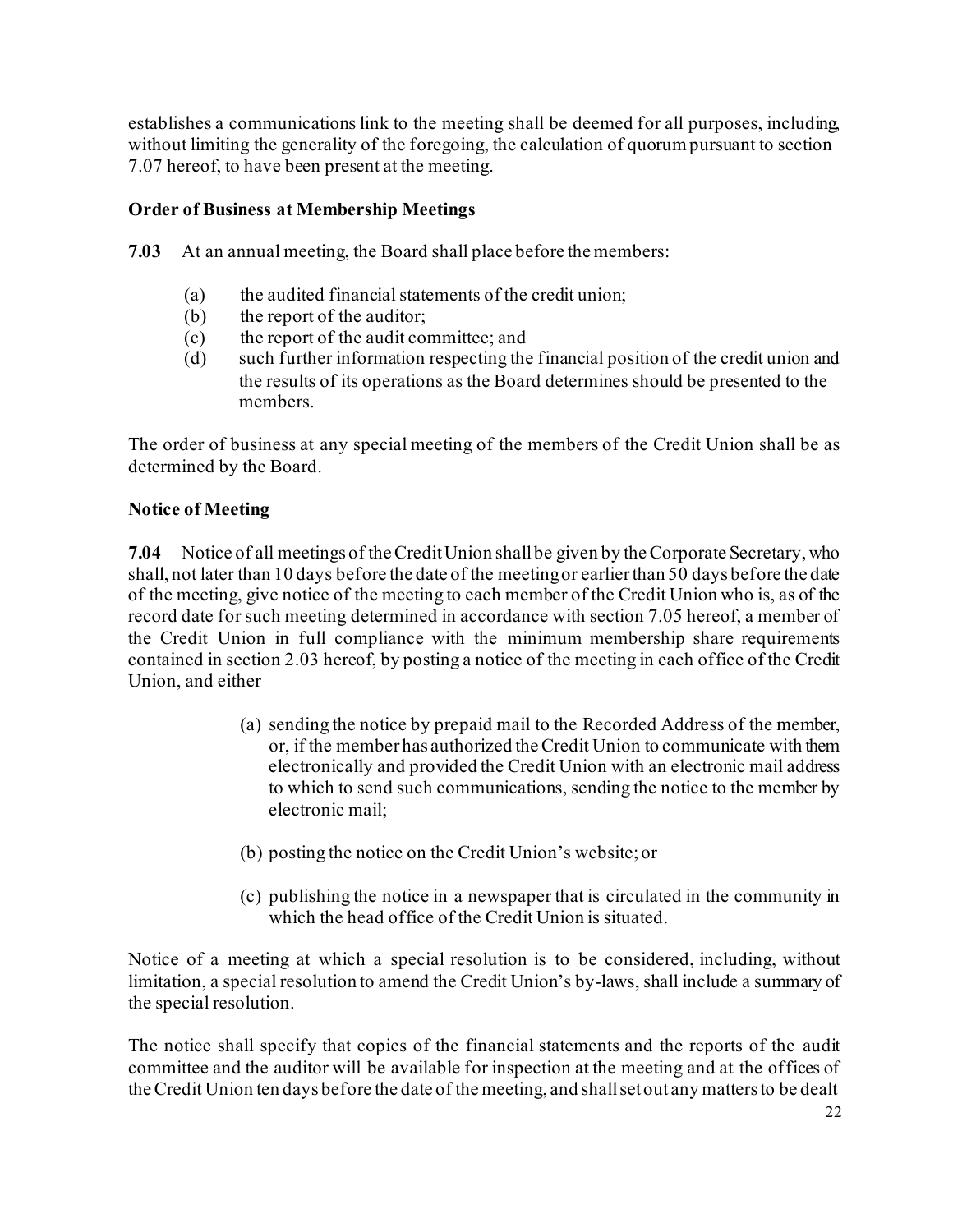with at the meeting, otherthan the audited financialstatements and the reports of the auditor and of the audit committee, in sufficient detail to permit members to form a reasonable judgment on the matter.

# **Record Date**

**7.05** The Board may fix in advance a date preceding the date of any meeting of members by no more than 50 days and not less than 10 days, as a record date for the determination of the members entitled to notice of the meeting, provided thatnotice of suchrecord date shallbe given not less than seven days before such record date by newspaper advertisement. If no record date is fixed, the record date for determining the members entitled to notice of the meeting shall be at the close of business on the day immediately preceding the day on which the notice is given.

# **Accidental Omission**

**7.06** Where notice of a meeting is received generally by the members of the Credit Union entitled to receive such notice pursuant to section 7.04 hereof, the accidental omission to give notice to any member thereof, or the non-receipt of the notice by any member thereof, shall not invalidate any resolution passed or any proceedings taken at the meeting.

# **Quorum**

**7.07** At all meetings of the members of the Credit Union twenty (20) members shall constitute a quorum, but, if no quorum is present, the presiding officer of the meeting shall adjourn the meeting to a date not less than seven or more than 15 days thereafter, and the decision of the adjourned meetingshall be bindingupon theCreditUnion regardless of the number of members then present, provided that notice of the adjourned meeting shall be given by the Corporate Secretary in the manner herein provided, at least seven days prior to the date of the adjourned meeting.

# **New Business**

**7.08** At all meetings of the members of theCredit Union, only the businessstated in the notice calling such meeting may be transacted.

# **Elections**

**7.09** Every member who is entitled to receive notice of the meeting of members pursuant to section 7.04 hereof shall be entitled to one vote on each matter considered thereat. Elections shall be by ballot, and, if a poll is demanded on any question, it too shall be taken by ballot. A demand for a poll may be withdrawn.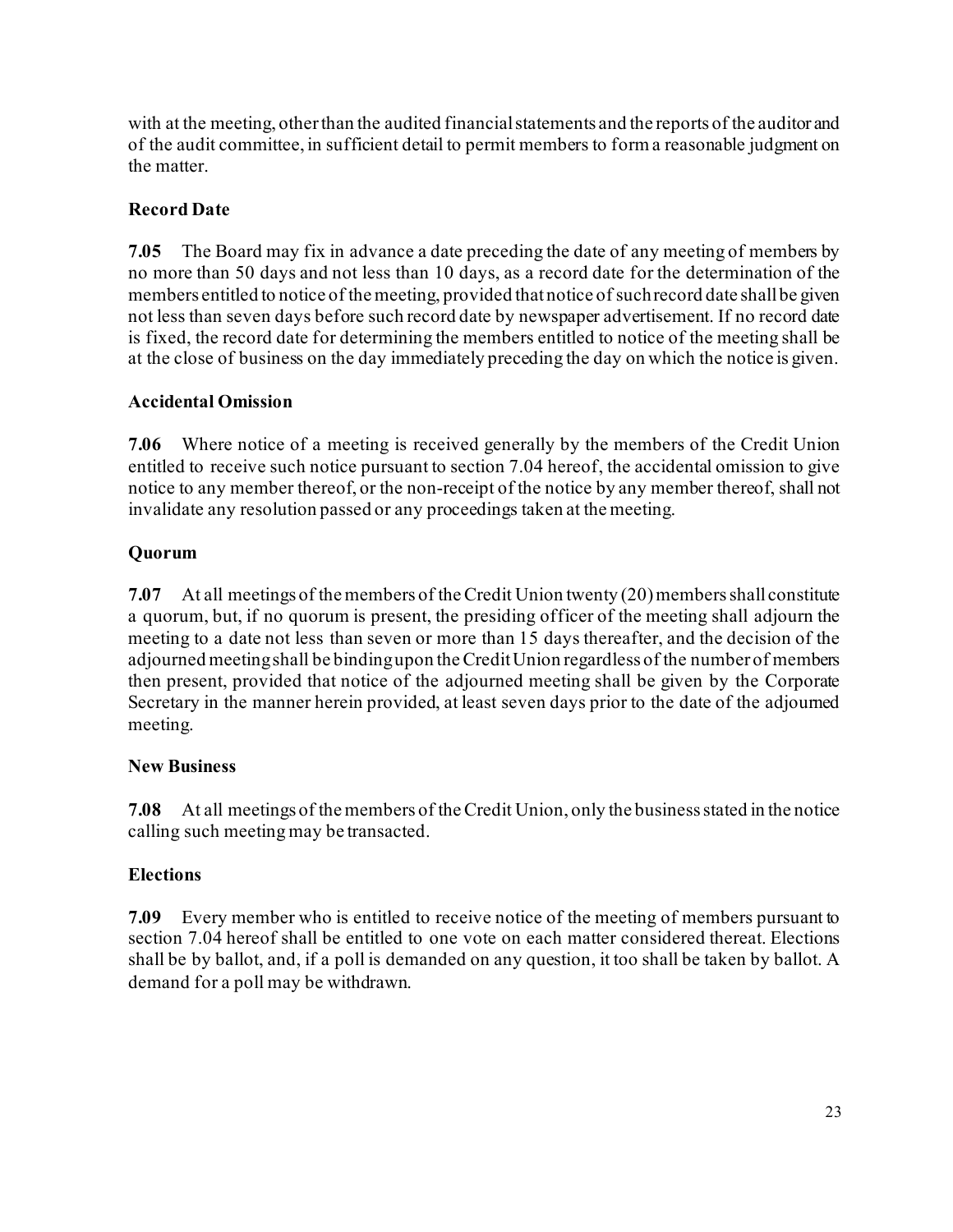#### **Show of Hands**

**7.10** Every question submitted to any meeting of members, unless a poll is demanded or required, shall be decided in the first instance by a show of hands. In the case of an equality of votes, the chair of the meeting shall, both on a show of hands and at a poll, have a second or casting vote in addition to the vote or votes to which he or she may be entitled as a member.

At any meeting, unless a poll is demanded, a declaration by the chair of the meeting that a resolution has been carried or carried unanimously or by a particular majority, or lost or not carried by a particular majority, shall be conclusive evidence of the fact.

## **Mail, Electronic and Branch Balloting**

**7.11** Members may, if the Board determines by resolution to do so, and pursuant to such conditions, rules and procedures which may be approved by the Board, vote at meetings of members by mail, or by in-branch, telephonic or electronic means. A member who, by such means, casts a vote shall be deemed for all purposes, including, without limiting the generality of the foregoing, the calculations of quorum pursuant to section 7.07 hereof, to have been present at the meeting.

## **Joint Members**

**7.12** (a) Where two or more persons hold the same Share or Shares jointly, any one of such persons present at a meeting of members has the right, in the absence of the other or others, to vote in respect of such Share or Shares, but, if more than one of such persons are present, they shall vote together as one on the Share or Shares jointly held by them.

(b) Two or more persons jointly holding enough membership Shares to entitle each of them to be a member in his or her own right are all considered as separate members.

## **Proxies**

**7.13** A member of the Credit Union which is Her Majesty the Queen, a corporation, a partnership or an unincorporated association shall only cast its vote as a member through a written proxy, signed by the president or other head officer or by the vice-president or secretary or treasurer of such entity, and appointing some one or more persons to vote on its behalf. Any person so appointed need not be a member of the Credit Union. Unless expressly stated otherwise in this By-law, any such proxy shall cease to be valid after the expiration of one year from its date or the end of any meeting for which it was expressly granted, whichever is earlier.

## **Adjournment**

**7.14** The chair of a meeting of members may, with the consent of the meeting and subject to such conditions as the meeting may decide, or where otherwise permitted under the provisions of the Act, adjourn the meeting from time to time and from place to place. If a meeting of members is adjourned for less than 30 days, it shall not be necessary to give notice of the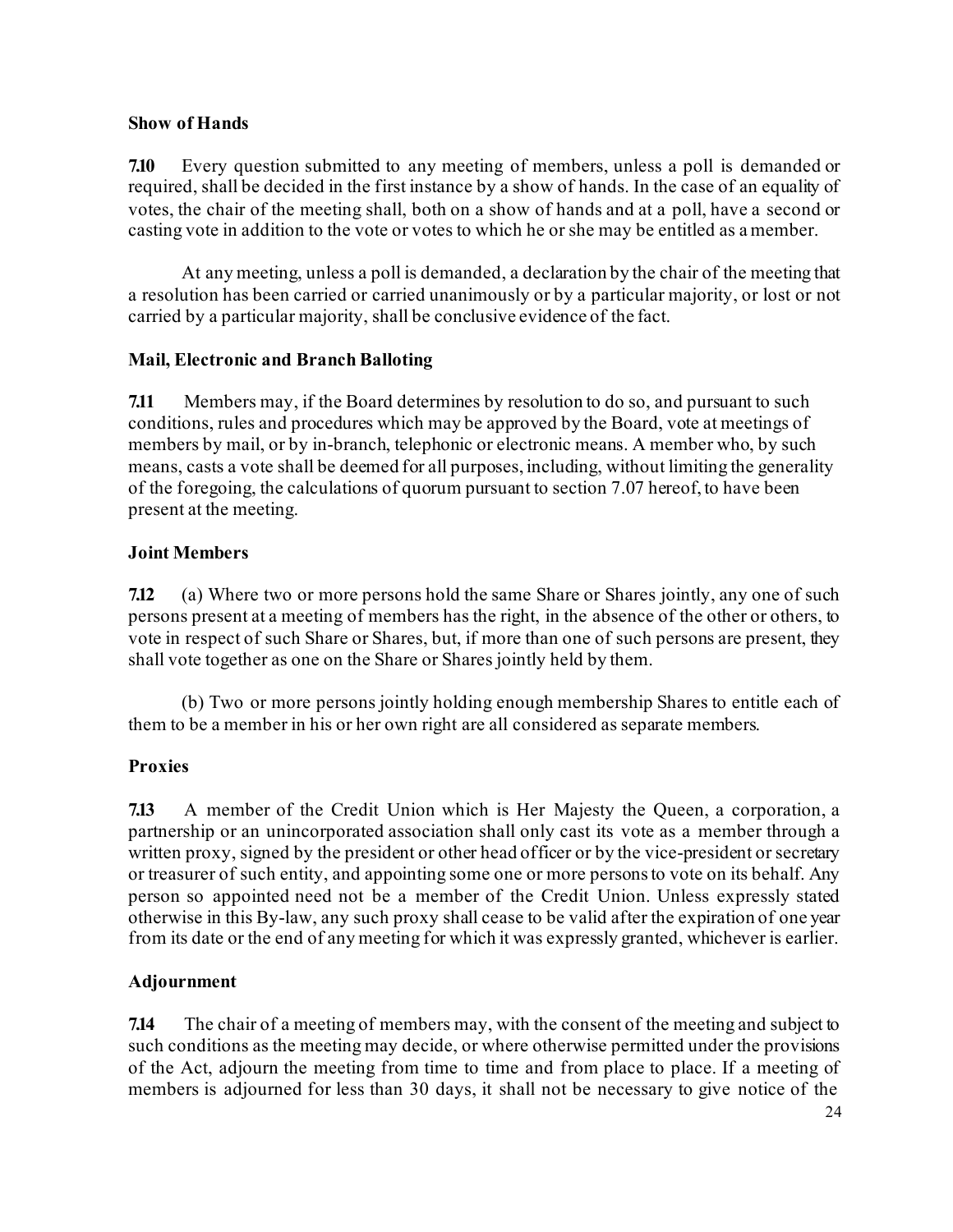adjourned meeting, other than by announcement at the earliest meeting which is adjourned. If a meeting of members is adjourned by one or more adjournments for an aggregate of 30 days of more, notice of the adjourned meeting shall be given as for an original meeting.

# **Proposals**

**7.15** Upon receipt of a proposal from a member to raise an issue at the annual meeting and a request that a statement in relation to that issue be attached to the notice of meeting, the Board shall, within 10 days of its receipt, meet to consider whether or not the proposal is to be included in the notice of meeting and, where the Board refuses to include the proposal in the notice of meeting, the Chair of the Board shall notify the member submitting it of the refusal, and give reasons therefore.

# **Requisitions**

**7.16** Upon the written request of at least five per cent of the members of the Credit Union, signed by each such member, stating the general nature of the business to be presented at the meeting, and deposited at the head office of the Credit Union, the Board shall call, as nearly as possible in the same manner as a membership meeting is called pursuant to these By-laws, a general meeting of the Credit Union for the transaction of that business, not later than 21 days from the date the written request was deposited at the head office, and such meeting shall be held within 60 days from the date of the deposit of the requisition. Requisitions may be made in counterpart.

# **ARTICLE EIGHT**

# **PROTECTION OF DIRECTORS, OFFICERS AND OTHERS**

# **Submission of Contracts or Transactions to Shareholders for Approval**

**8.01** The Board in its discretion may submit any contract, act or transaction for approval, ratification or confirmation at any meetingof the members orshareholders called forthe purpose of considering the same, and any contract, act or transaction that shall be approved, ratified or confirmed bya resolution passed by a majority of the votes cast at any such meeting (unless any different or additional requirement is imposed by the Act or by the Credit Union's Articles or any other By-law) shall be as valid and as binding upon the Credit Union and upon all the members and shareholders as though it had been approved, ratified or confirmed by every member or shareholder of the Credit Union.

## **Indemnity**

**8.02** Subject to the limitations contained in the Act, the Credit Union shall indemnify a director, officer, or committee member, a former director or officer or committee member, or a person who acts or acted at theCredit Union'srequest as a director or officer of a bodycorporate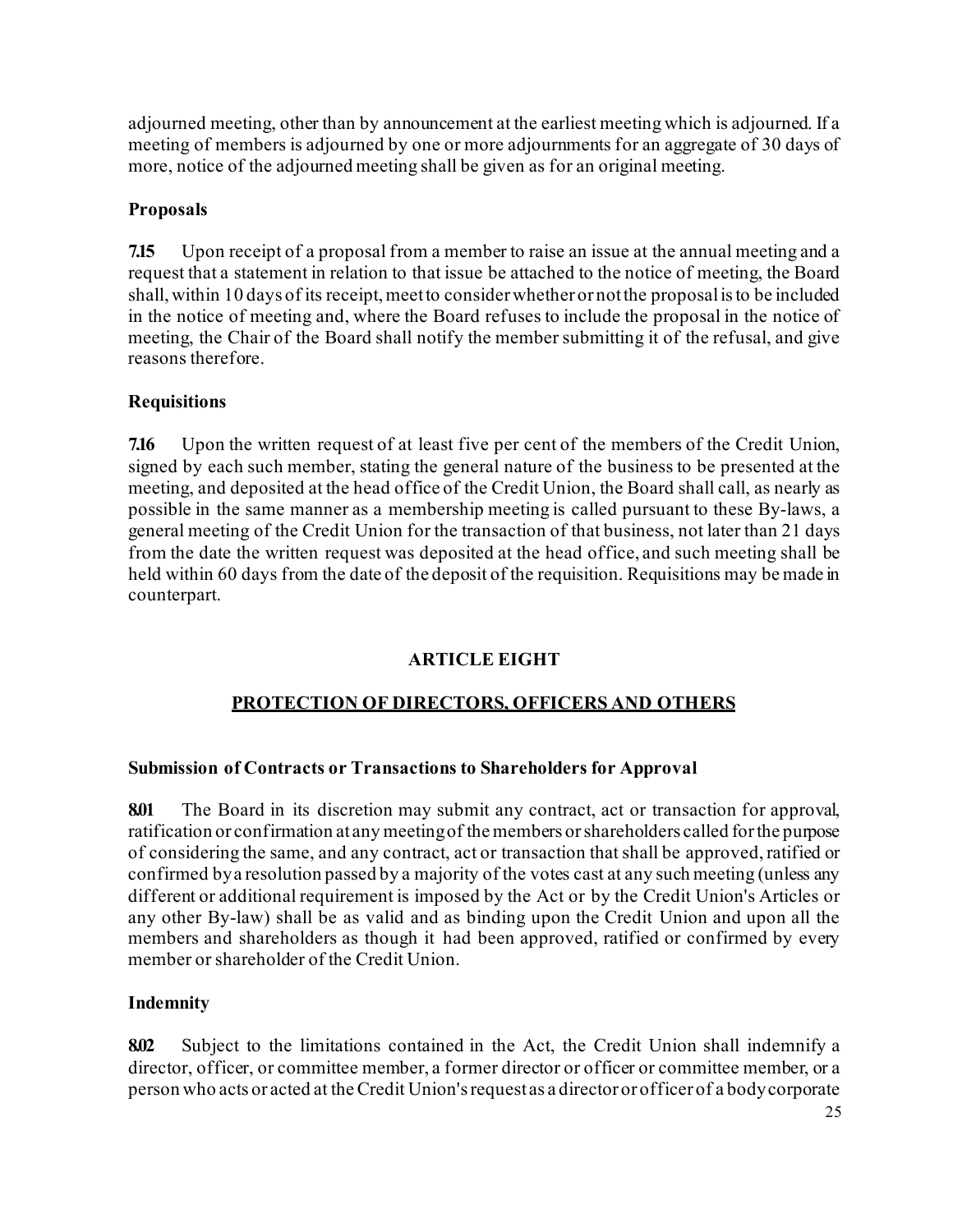of which the Credit Union is or was a member, shareholder or creditor, and his or her heirs and legal representatives, against all costs, charges and expenses, including an amount paid to settle an action or satisfy a judgment, reasonably incurred by himor her in respect of any civil, criminal or administrative action or proceeding to which he or she is made a party by reason of being or having been a director or officer of the Credit Union or such body corporate, if

- (a) he or she acted honestly and in good faith with a view to the best interest of the Credit Union; and
- (b) in the case of a criminal or administrative action or proceeding that is enforced by a monetary penalty, he or she had reasonable grounds for believing that his or her conduct was lawful.

The Credit Union shall also indemnify such person in such other circumstances as the Act permits or requires.

## **Insurance**

**8.03** Subjectto the Act, theCredit Union shall purchase and maintaininsurance forthe benefit of any person referred to in section 8.02 againstsuch liabilities and in such amounts astheBoard may from time to time determine.

#### **ARTICLE NINE**

#### **SHARES**

#### **Allotment**

**9.01** The Board may from time to time allot or grant optionsto purchase the whole or any part of the authorized and unissued Shares of the Credit Union, at such times and to such persons and for such consideration as the Board shall determine, provided that no Share shall be issued until it is fully paid as provided by the Act.

#### **Commissions**

**9.02** Exceptin respectof membership Shares and subjectto the Act, the Board may from time to time authorize the Credit Union to pay a reasonable commission to any person in consideration of his or her purchasing or agreeing to purchase Shares of the Credit Union, whether from the Credit Union or from any other person or procuring or agreeing to procure purchasers for any such Shares.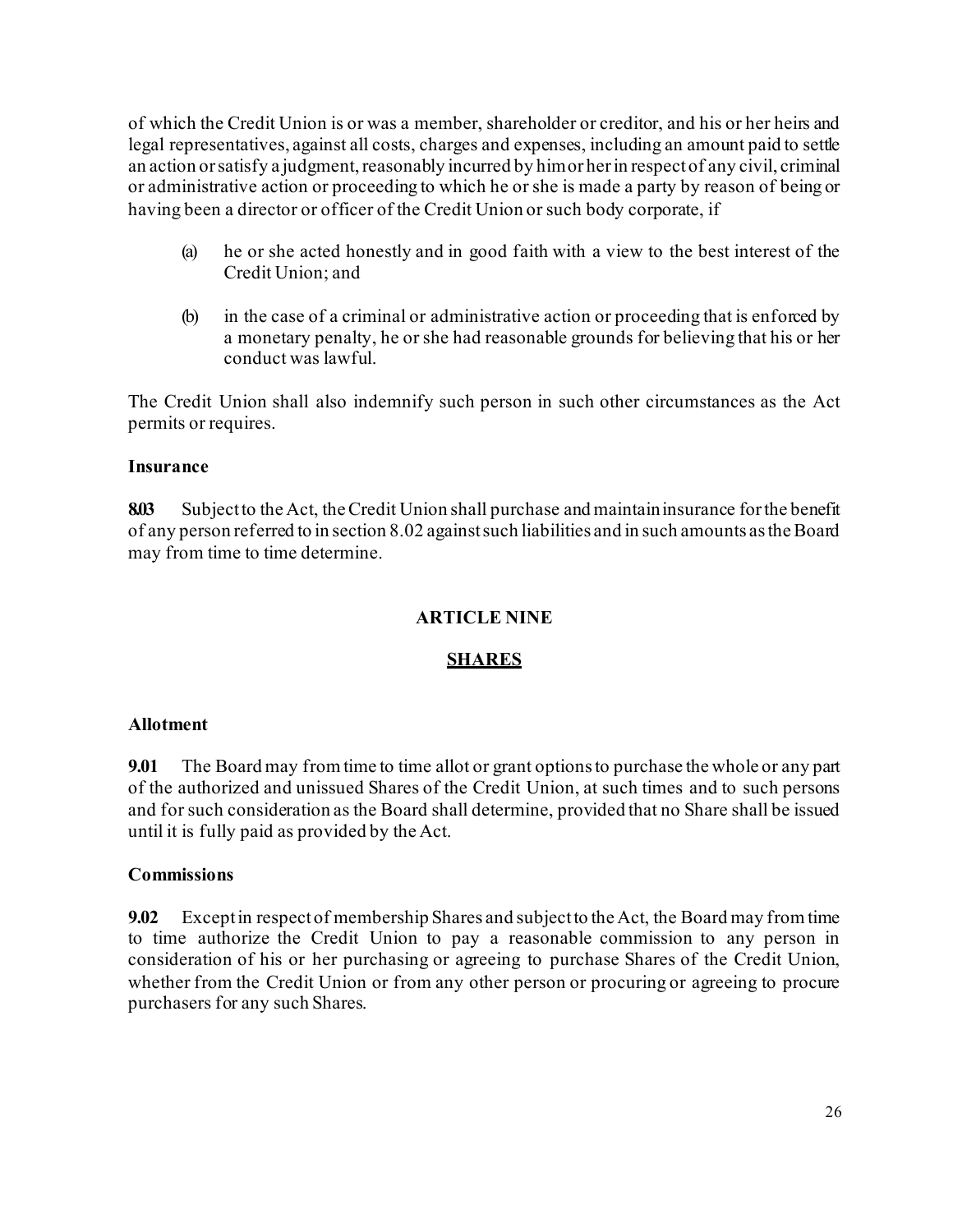## **Registration of Transfers**

**9.03** Subject to the provisions of the Act, no transfer of Shares shall be registered in a securities register except upon presentation of the certificate representing such Shares with an endorsement which complies with the Act made thereon or delivered therewith, duly executed by an appropriate person as provided by the Act, together with such reasonable assurance that the endorsement is genuine and effective as the Board may from time to time prescribe, upon payment of all applicable taxes and any fees prescribed by the Board, upon compliance with such restrictions on transfer as are authorized by the Articles and upon satisfaction of any lien referred to in section 9.05.

# **Transfer Agents and Registrars**

**9.04** The Board may from time to time Appoint one or more agents to maintain, in respect of each class of securities of the Credit Union issued by it in registered form, a securities register and one or more branch securities registers. Such a person may be designated as transfer agent and registrar according to his or her functions, and one person may be designated both registrar and transfer agent. The Board may at any time terminate suchappointment.

## **Lien for Indebtedness**

**9.05** The Credit Union shall have a lien on any membership Share registered in the name of a member or his or her legal representatives for any liability of that member to the Credit Union. The Credit Union may enforce any lien that it has on membership Shares registered in the name of a member who has a liability to the Credit Union by any action, suit, remedy or proceeding authorized or permitted by law and, pending such enforcement, the Credit Union may refuse to redeem the whole or any part of such Shares. Notwithstanding the above, the Credit Union may not apply any service charges or other deductions against a member's membership Share account except upon the termination of the member's membership.

## **Non-recognition of Trusts**

**9.06** Subjectto the provisions of the Act, theCreditUnion may treatthe person in whose name the Share is registered in the securities register as if that person had full legal capacity and authority to exercise all rights of ownership, irrespective of any indication to the contrary through knowledge or notice or description in the Credit Union's records or on the Share certificate.

## **Share Certificates**

**9.07** (a) The Credit Union shall not issue certificates for membership Shares, provided that a member shall be entitled to a statement of the number of membership Shares held by the member upon request.

(b) Subject to paragraph (a) hereof, every holder of one or more Shares of the Credit Union shall be entitled, athis or her option, to a Share certificate, or to a nontransferable written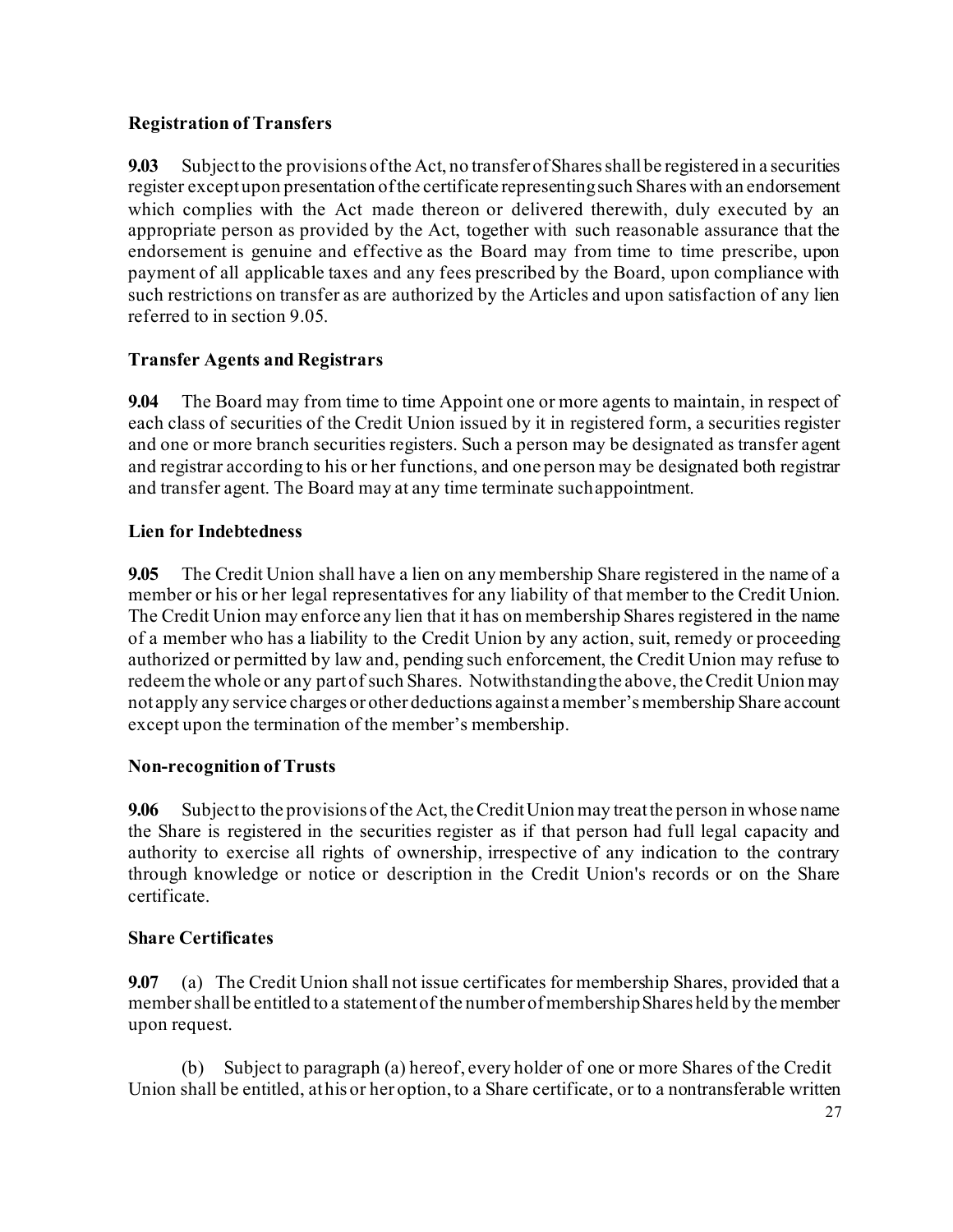acknowledgment of his or her right to obtain a Share certificate, stating the number and class or series of Shares held by him or her as shown on the securities register. Share certificates and acknowledgments of a shareholder's right to a Share certificate, respectively, shall be in such form as the Board shall from time to time approve. Any Share certificate shall be signed in accordance with section 3.03 and need not be under the corporate seal; provided that, unless the Board otherwise determines, certificates representing Shares in respect of which a transfer agent and/or registrar has been Appointed shall not be valid unless countersigned by or on behalf of such transfer agent and/or registrar. The signature of one of the Signing Officers or, in the case of Share certificateswhich are not valid unless countersigned byor on behalf of a transfer agent and/or registrar, the signatures of both Signing Officers, may be printed or mechanically reproduced in facsimile upon Share certificates, and every such facsimile signature shall for all purposes be deemed to be the signature of the officer whose signature it reproduces and shall be binding upon the Credit Union. A Share certificate executed as aforesaid shall be valid notwithstanding that one or both of the officers whose facsimile signature appears thereon no longer holds office at the date of issue of the certificate.

## **Replacement of Share Certificates**

**9.08** The Board or any officer or agent designated by the Board may in its or his or her discretion direct the issue of a new Share certificate in lieu of and upon cancellation of a Share certificate that has been mutilated, or in substitution for a Share certificate claimed to have been lost, destroyed or wrongfully taken, on payment of such fee, and on such terms as to indemnity, reimbursement of expenses and evidence of loss and of title as the Board may from time to time prescribe, whether generally or in any particular case.

#### **Joint Shareholders**

**9.09** If two or more persons registered as joint holders of any Share, the Credit Union shall notbe bound to issue more than one certificate in respectthereof, and delivery ofsuch certificate to one of such persons shall be sufficient delivery to all of them. Any one of such persons may give effectual receipts for the certificate issued in respect thereof or for any dividend, bonus, return of capital or other money payable or warrant issuable in respect of such Shares.

#### **Deceased Shareholders**

**9.10** In the event of the death of a holder, or of one of the joint holders, of any Share, theCredit Union shall not be required to make any entry in the securities register in respect thereof or to make payment of any dividends thereon, except upon production of all such documents as may be required by law and upon compliance with the reasonable requirements of the Credit Union and its transfer agents**.**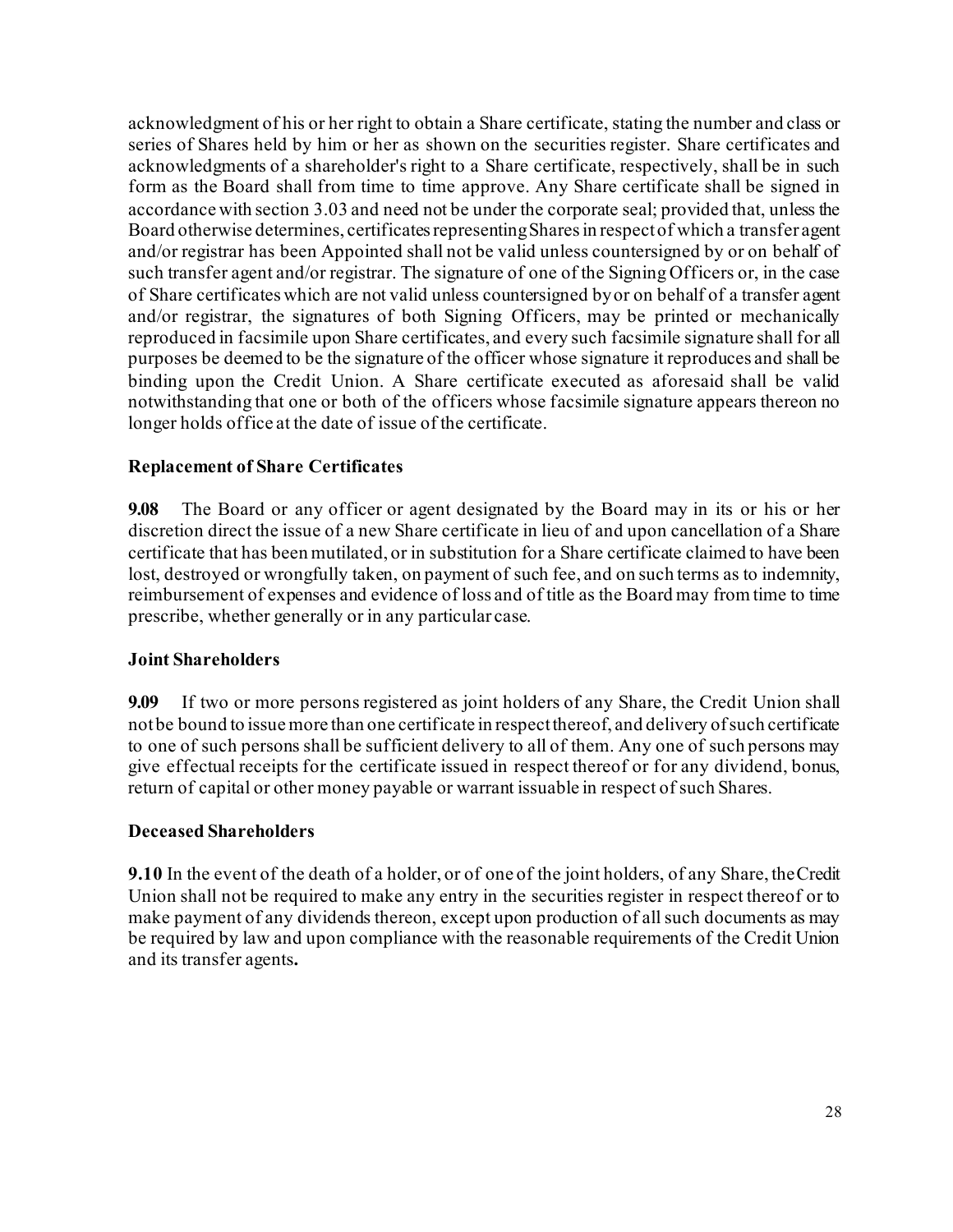#### **ARTICLE TEN**

#### **DIVIDENDS, PATRONAGE REBATES AND RIGHTS**

#### **Dividends and Patronage Rebates**

**10.01** Subject to the provisions of the Act, the Board may, from time to time, declare dividends, payable to members and Shareholders according to their respective rights and interest in the Credit Union, and may, on such terms as it deems fit from time to time declare a patronage return to its members in proportion to the business done by each member with or through the Credit Union. Dividends and patronage rebates may be paid in accordance with the Act.

#### **Dividend and Patronage Rebate Cheques**

**10.02** A dividend or patronage rebate payable in cash may be paid by cheque drawn on the CreditUnion's bankers or one of themto the order of each member orregistered holder of Shares of the class or series in respect of which it has been declared and mailed by prepaid ordinary mail to such member or registered holder at his or her Recorded Address or credited to the member's or shareholder's account with the Credit Union, unless such member or registered holder otherwise directs. In the case of joint members or registered holders the cheque shall, unless such joint members or registered holders otherwise direct, be made payable to the order of all of such jointmembers orregistered holders and mailed to them at their Recorded Address. The mailing of such cheque as aforesaid, unless the same is not paid on due presentation, shall satisfy and discharge the liability for the dividend or patronage rebate to the extent of the sum represented thereby plus the amount of any tax which the Credit Union is required to and does withhold.

#### **Non-receipt of Cheques**

**10.03** In the event of non-receipt of any dividend or patronage rebate cheque by the person to whom it is sent as aforesaid, the Credit Union shall issue to such person a replacement cheque for a like amount on such terms as to indemnity, reimbursement of expenses and evidence of non-receipt and of title as the Board may from time to time prescribe, whether generally or in any particular case.

#### **Record Date for Dividends and Rights**

**10.04** The Board may fix in advance a date, preceding by not more than 50 days the date for the payment of any dividend or the date for the issue of any warrant or other evidence of the right to subscribe for securities of theCredit Union, as a record date for the determination of the persons entitled to receive payment of such dividend or to exercise the right to subscribe for such securities, and notice of any such record date shallbe given notless than seven days before such record date in the manner provided by the Act. If no record date is so fixed, the record date for the determination of the persons entitled to receive payment of any dividend or to exercise the right to subscribe for securities of the Credit Union shall be at the close of business on the day on which the resolution relating to such dividend or right to subscribe is passed by the Board.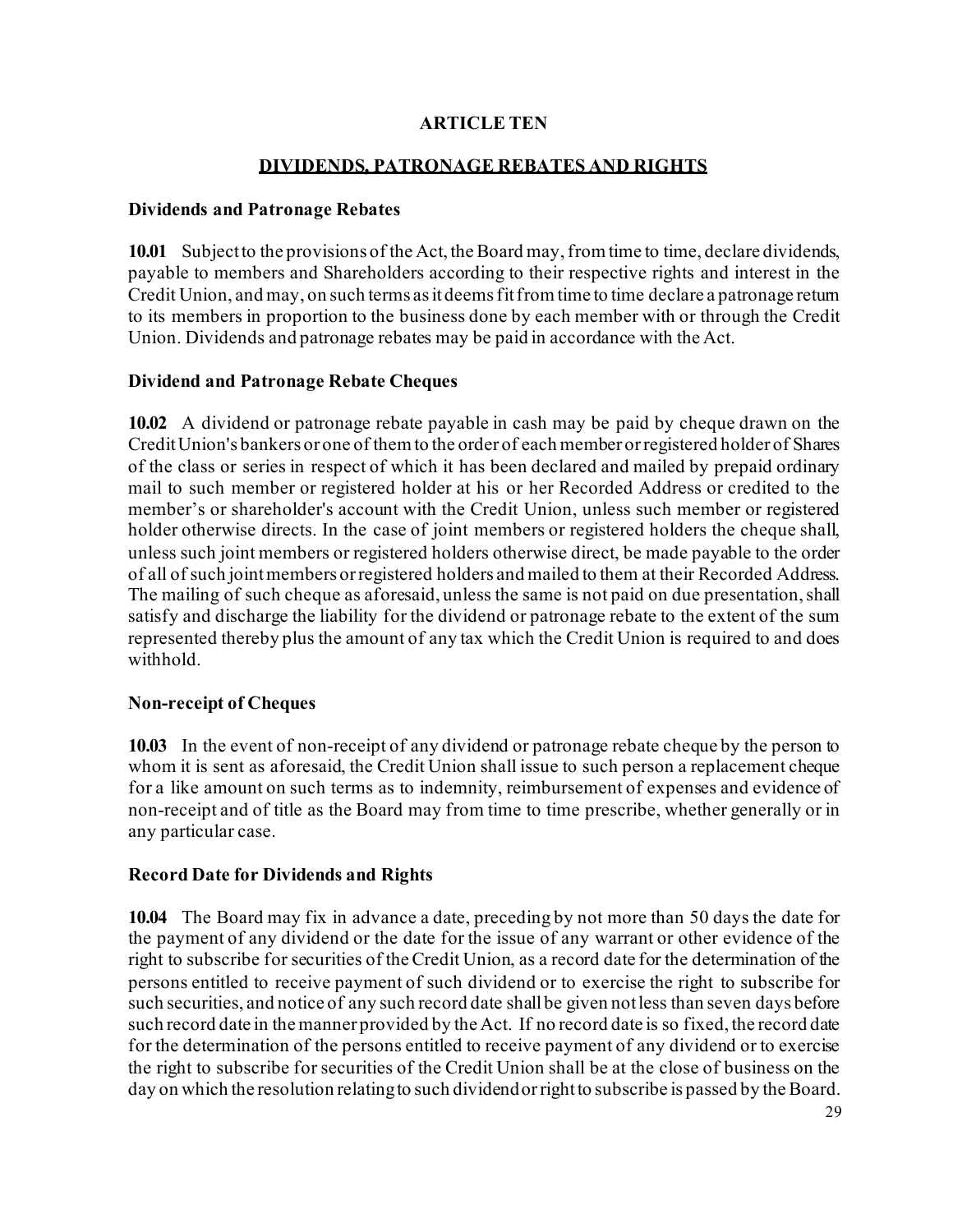#### **Unclaimed Dividends or Patronage Rebates**

**10.05** Any dividend or patronage rebate unclaimed after a period of six years from the date on which the same has been declared to be payable shall be forfeited and shall revert to the Credit Union.

## **ARTICLE ELEVEN**

## **MEETINGS OF SHAREHOLDERS**

#### **Not to Govern Certain Meetings**

**11.01** This Article Eleven is not to govern members' meetings, which are governed by Article Seven hereof.

#### **Meetings**

**11.02** Subject to the Act, meetings of shareholders shall be held at such time as the Board or the Chair of the Board may from time to time determine, for the purpose of transacting any businessrequired by the Act to be placed before the shareholders and for the transactionof such other business as may properly be brought before the meeting.

#### **Special Meetings**

**11.03** The Board or the Chair of the Board shall have power to call a special meeting of shareholders at any time.

#### **Place of Meetings**

**11.04** Meetings of shareholders shall be held at the registered office of the Credit Union or at such place within the geographic bond of association of the Credit Union as the directors may by resolution determine.

#### **Notice of Meetings**

**11.05** Notice of the time and place of each meetingof shareholdersshallbe given in the manner provided in section 14.01 not less than 10 days nor more than 50 days before the date of the meeting to each director, to the auditor and to each shareholder who at the close of business on the record date for notice is entered in the securities register as the holder of one or more Shares carrying the right to vote at the meeting. Notice of a meeting of shareholders shall state or be accompanied by a statement of the nature of such business in sufficient detail to permit the shareholder to form a reasoned judgment thereon and the text of any special resolution to be submitted to the meeting. A shareholder and any other person entitled to attend a meeting of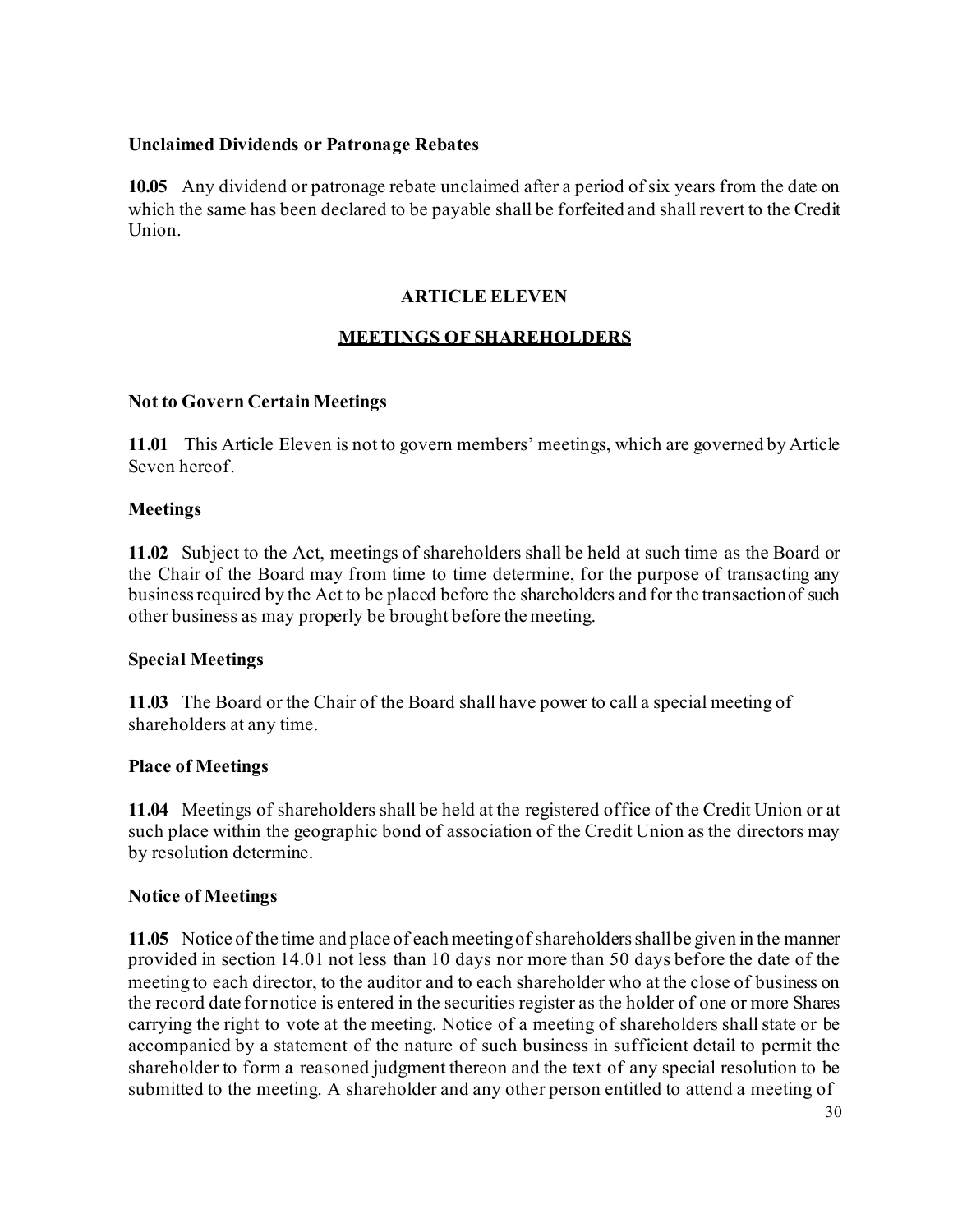shareholders may in any manner waive notice of or otherwise consent to a meeting of shareholders.

## **List of Shareholders Entitled to Notice**

**11.06** For every meeting of shareholders, the Credit Union shall prepare a list of shareholders entitled to receive notice of the meeting, arranged in alphabeticalorder and showingthe number of Shares held by each shareholder entitled to vote at the meeting. If a record date for the meeting is fixed pursuant to section 11.07, the shareholders listed shall be those registered at the close of business on such record date. If no record date is fixed, the shareholders listed shall be those registered at the close of business on the day immediately preceding the day on which notice of the meeting is given, or where no such notice is given, the day on which the meeting is held. The list shall be available for examination by any shareholder during usual business hours at the registered office of the Credit Union or at the place where the central securities register is maintained and at the meeting for which the list was prepared.

## **Record Date for Notice**

**11.07** The Board may fix in advance a date, preceding the date of any meeting of shareholders by not more than 50 days and not less than 21 days, as a record date for the determination of the shareholders entitled to notice of the meeting, provided that notice of any such record date shall be given not less than seven days before such record date by newspaper advertisement in the manner provided in the Act and, if any Shares of the Credit Union are listed for trading on a stock exchange in Canada, by written notice to each such stock exchange. If no record date is so fixed, the record date for the determination of the shareholders entitled to notice of the meeting shall be at the close of business on the day immediately preceding the day on which the notice is given or, if no notice is given, the day on which the meeting is held.

## **Chair, Secretary and Scrutineers**

**11.08** The chair of any meeting of shareholders shall be the first mentioned of such of the following officers as have been appointed and who is present at the meeting: the Chair, or a Vice-Chair. If no such officer is present within 15 minutes from the time fixed for holding the meeting, the persons present and entitled to vote shall choose one of their number to be chair. If the Corporate Secretary of the Credit Union is absent, the chair shall Appoint some person, who need not be a shareholder, to act as secretary of the meeting. If desired, one or more scrutineers, who need not be shareholders, may be appointed by a resolution or by the chair with the consent of the meeting.

## **Persons Entitled to be Present**

**11.09** The only persons entitled to be present at a meetingof shareholdersshallbe those entitled to vote thereat, the directors and the auditor of the Credit Union and others who, although not entitled to vote, are entitled or required under any provision of the Act or the Articles or the Bylaws to be present at the meeting. Any other person may be admitted only on the invitation of the chair of the meeting or with the consent of the meeting.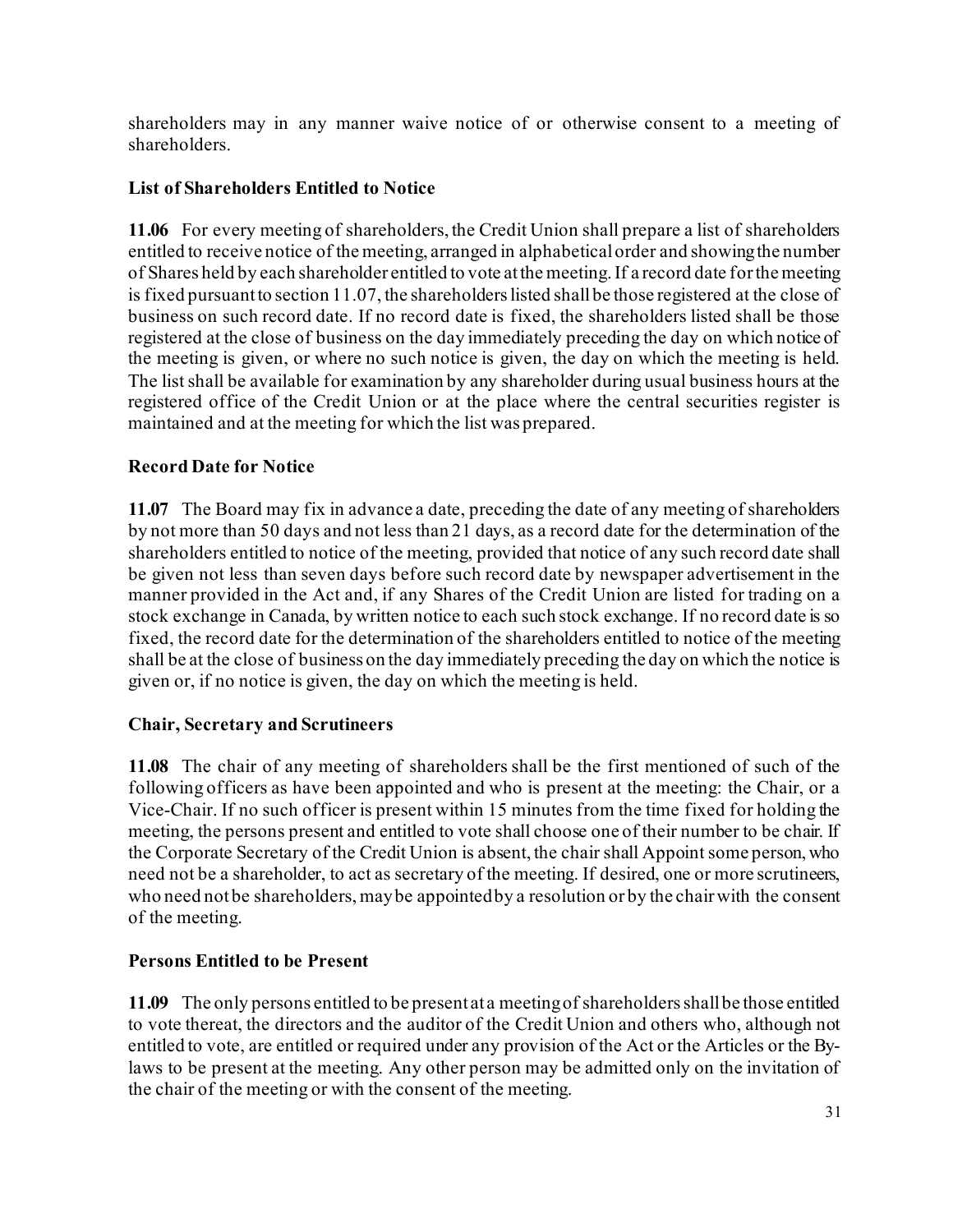#### **Quorum**

**11.10** Subject to paragraph 11.11, regarding Class B Shares of the Credit Union ("Investment Shares"), two persons present in person, each being a holder of Investment Shares entitled to vote at the meeting, or a duly appointed proxyholder for an absent holder of Investment Shares entitled to vote at the meeting, shall be a quorum at any meeting of the holders of Investment Shares for the choice of a chair of the meeting and the adjournment of the meeting; for all other purposes, a quorum at any meeting of the holders of Investment Shares, unless a greater number is required to be present, or a greater number of InvestmentShares are required to be represented, at the meeting by the Act or by the Articles or any other By-law, shall be persons present in person, each being a holder of Investment Shares entitled to vote at the meeting, or a duly appointed proxyholder for an absent holder of Investment Shares entitled to vote at the meeting, not being less than two in number, and holding or representing by proxy not less than fifty-one percent (51%) of the total number of the issued Investment Shares of the Credit Union for the time being enjoying voting rights at such meeting.

Subject to paragraph 11.11, regarding Class A Shares of the Credit Union, twenty (20) persons present in person, each being a Shareholder entitled to vote at the meeting, or a duly appointed proxyholder for an absent Shareholder entitled to vote at the meeting, shall be a quorum at any meeting of the Shareholders.

Regarding any meeting of the Shareholders of the Credit Union, if there is no quorum, then the meeting shall be adjourned to such date, not being less than 10 days later, and to such time and place as may be announced by the Chair at the meeting, and, subject to paragraph 11.18, it shall not be necessary to give notice of the adjourned meeting.

At such adjourned meeting, the persons present at such meeting, provided that there are at least two such persons present in person, each being a Shareholder entitled to vote at the meeting, or a duly appointed proxyholder for an absent Shareholder entitled to vote at the meeting, shall be a quorum for the transaction of the business for which the meeting was originally called.

## **Right to Vote**

**11.11** Subject to the provisions of the Act as to authorized representatives of any other body corporate or association, at any meetingof shareholdersforwhich theCreditUnion has prepared the list referred to in section 11.06, every person who is named in such list shall be entitled to vote the Shares shown opposite his or her name except to the extent that such person has transferred any of his or her Shares after the record date determined in accordance with section 11.07 and the transferee, havingproduced properly endorsedcertificates evidencingsuch Shares or having otherwise established that he or she owns such Shares, has demanded not later than 10 days before the meeting that his or her name be included in such list. In any such case the transferee shall be entitled to vote the transferred Shares at the meeting. At any meeting of shareholders for which the Credit Union has not prepared the list referred to in section 11.06, every person shall be entitled to vote at the meeting who at the time is entered in the securities register as the holder of one or more Shares carrying the right to vote at such meeting.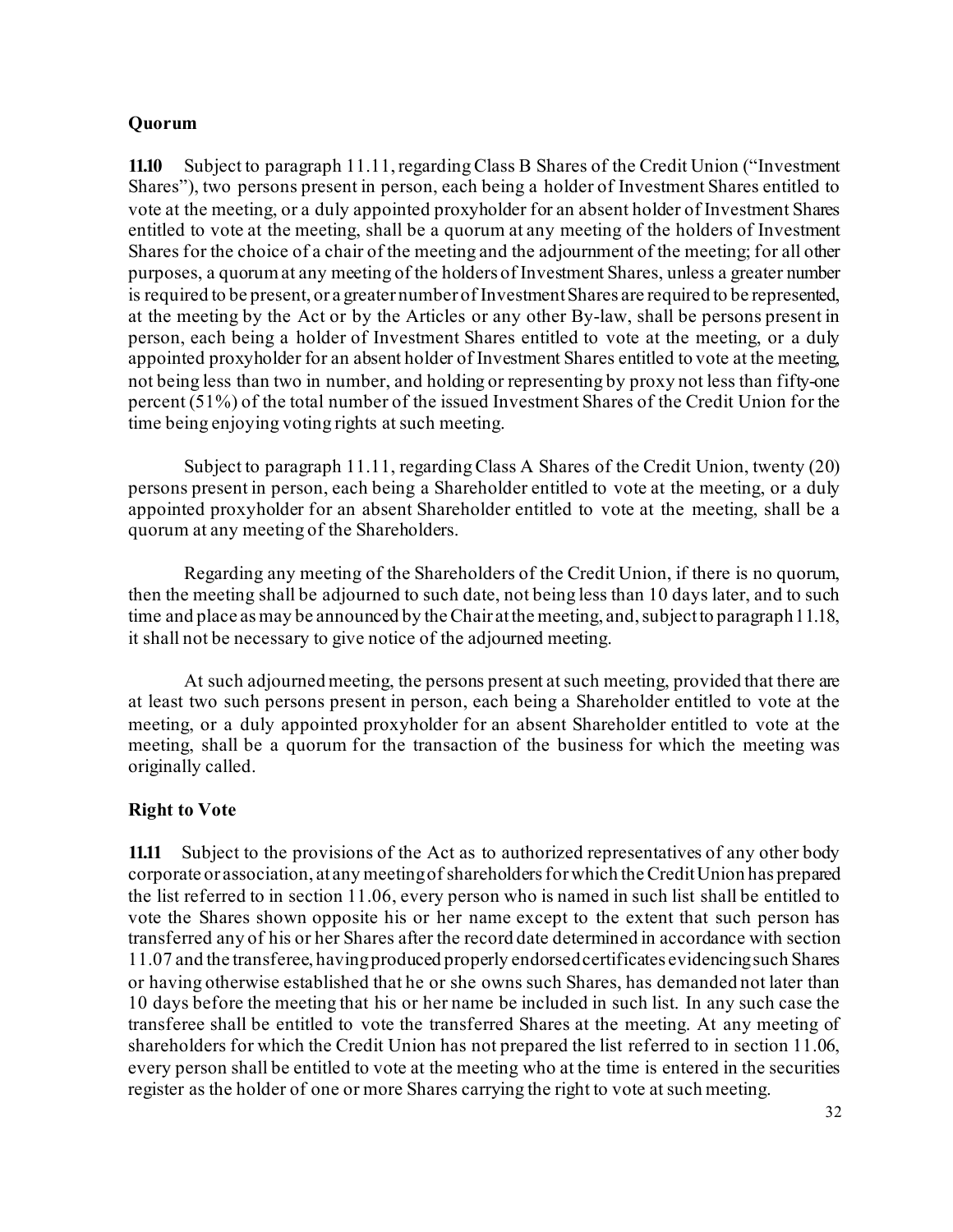## **Proxies**

**11.12** Every shareholder entitled to vote at a meeting of shareholders may Appoint a proxy holder, or one or more alternate proxy holders, who need not be shareholders, to attend and act at the meeting in the manner and to the extent authorized and with the authority conferred by the proxy. A proxy shall be in writing, executed by the shareholder or his or her attorney authorized in writing, and shall conform with the requirements of the Act.

## **Time for Deposit of Proxies**

**11.13** The Board may by resolution specifyin a notice calling a meeting of shareholders a time, preceding the time of such meeting or an adjournment thereof by not more than 48 hours, exclusive of any part of a Non-Business Day, before which time proxies to be used at such meeting must be deposited. A proxy shall be acted upon only if, prior to the time so specified, it shall have been deposited with the Credit Union or an agent thereof specified in such notice or, if no such time is specified in such notice, only if it has been received by the Corporate Secretary of the Credit Union or by the chair of the meeting or any adjournment thereof prior to the time of voting.

## **Joint Shareholders**

**11.14** If two or more persons hold Shares jointly, any one of them present in person or represented by proxy at a meeting of shareholders may, in the absence of the other or others, vote the Shares;but if two or more of those persons are presentin person orrepresentedby proxy and vote, they shall vote as one the Shares jointly held by them.

## **Votes to Govern**

**11.15** At any meeting of shareholders every question shall, unless otherwise required by the Articles or By-laws or by law, be determined by a majority of the votes cast on the question. In case of an equality of votes, either upon a show of hands or upon a poll, the chair of the meeting shall not be entitled to a second or casting vote.

## **Show of Hands**

**11.16** Subject to the provisions of the Act, any question at a meeting of shareholders shall be decided by a show of hands unless a ballot thereon is required or demanded as hereinafter provided. Upon a show of hands every person who is present and entitled to vote shallhave one vote. Whenever a vote by show of hands shall have been taken upon a question, unless a ballot thereon is so required or demanded, a declaration by the chair of the meeting that the vote upon the question has been carried or carried by a particular majority or not carried, and an entry to that effect in the minutes of the meeting, shall be *prima facie* evidence of the fact without proof of the number or proportion of the votes recorded in favour of or against any resolution or other proceedingin respectof the said question, andthe resultof the vote so taken shallbe the decision of the shareholders upon the said question.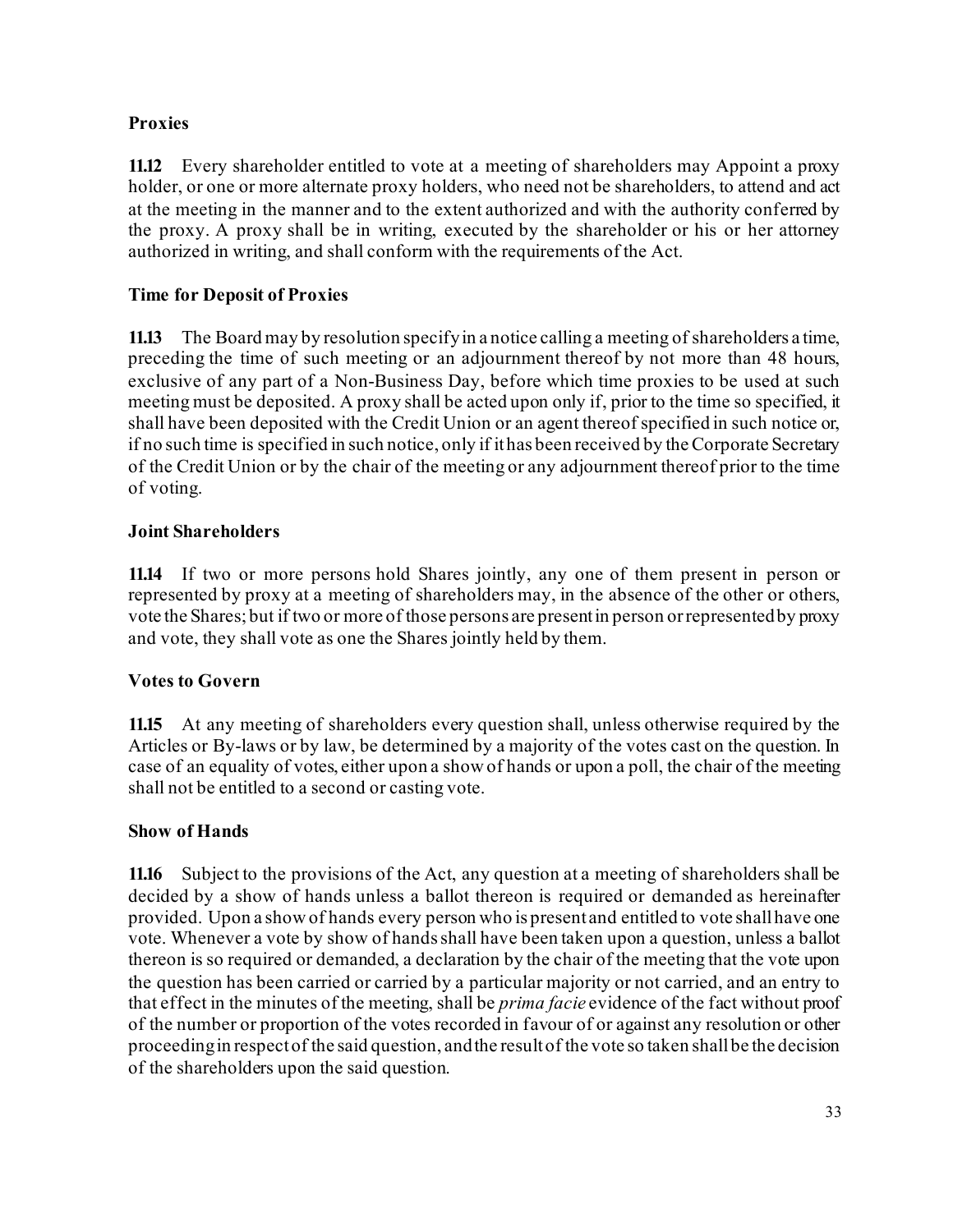#### **Ballots**

**11.17** On any question proposed for consideration at a meeting of shareholders, and whether or not a vote by show of hands has been taken thereon, any shareholder or proxy holder entitled to vote at the meeting may require or demand a ballot. A ballot so required or demanded shall be taken in such manner as the chair shall direct. A requirement or demand for a ballot may be withdrawn at any time prior to the taking of the ballot. If a ballot is taken each person present shall be entitled, in respect of the Shares which he or she is entitled to vote at the meeting upon the question, to that number of votes provided by the Act or the Articles, and the result of the ballot so taken shall be the decision of the shareholders upon the said question.

#### **Adjournment**

**11.18** The chair at the meeting of shareholders may, with the consent of the meeting and subject to such conditions asthe meetingmay decide, orwhere otherwise permitted underthe provisions of the Act, adjourn the meeting from time to time and from place to place. If a meeting of shareholders is adjourned for less than 30 days, it shall not be necessary to give notice of the adjourned meeting, other than by announcement at the earliest meeting that is adjourned. If a meeting of shareholders is adjourned by one or more adjournments for an aggregate of 30 days or more, notice of the adjourned meeting shall be given as for an original meeting.

## **ARTICLE TWELVE**

## **LENDING**

#### **Lending**

**12.01** The Credit Union may make loans in accordance with the Act and its lending policies as adopted by the Board from time to time.

## **ARTICLE THIRTEEN**

#### **INFORMATION AVAILABLE TO MEMBERS AND SHAREHOLDERS**

#### **Annual Statements**

**13.01** Every member or shareholder applying in writing therefore shall be entitled to receive a copy of the Credit Union's last audited annual financial statement. Copies of the last audited annual financial statement of any subsidiaries of the Credit Union shall be open to inspection by the members and shareholders, and to the making of extracts thereof, during normal business hours free of charge.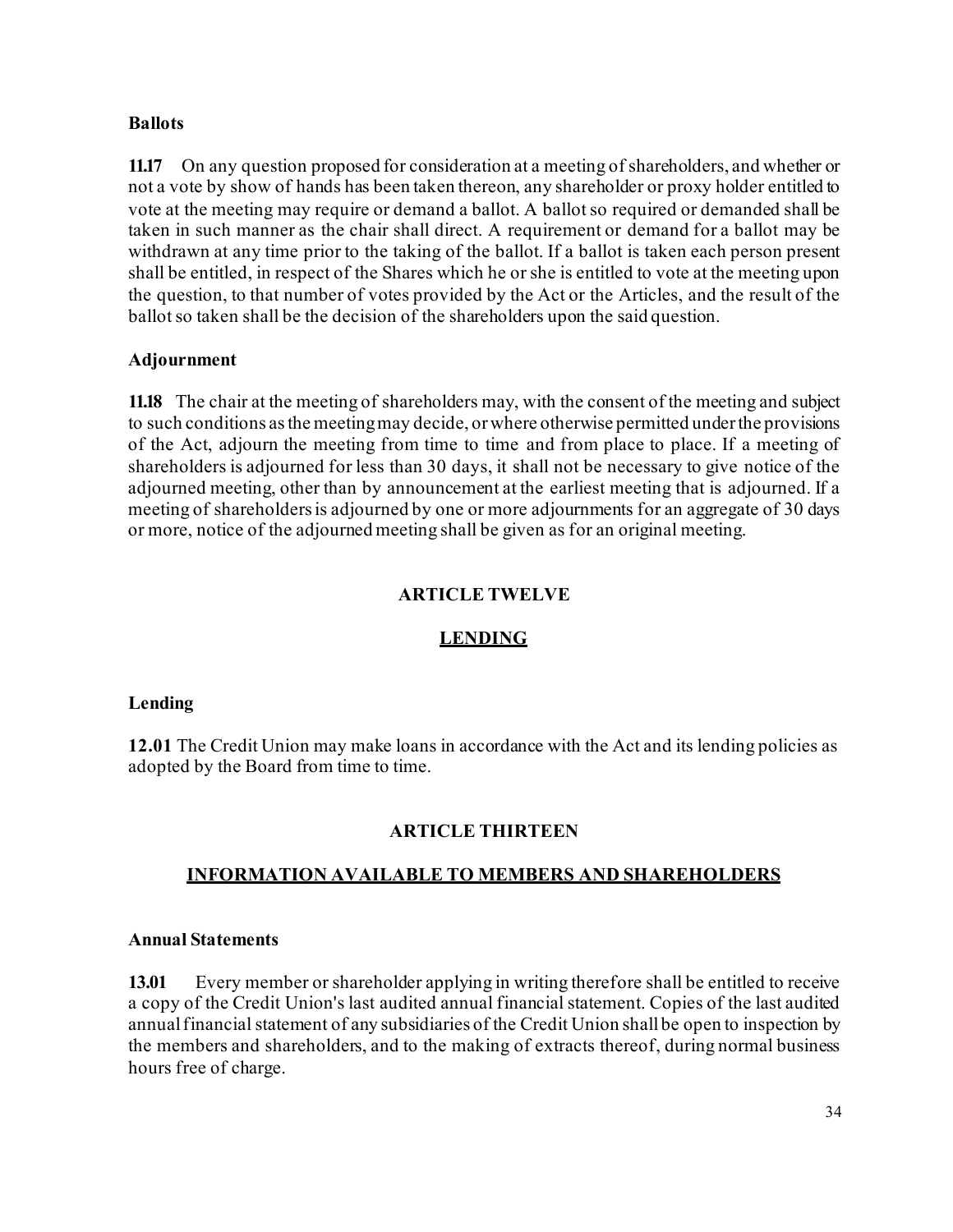#### **Members and Shareholders Registers**

**13.02** A member or shareholder shall be entitled to have access to or to review an extract from the members or shareholders register, containing only the names of the members or shareholders, at the head office of the Credit Union during normal business hours on not less than 3 full business days' written notice to the Credit Union by such member orshareholder.

## **Information Available to Shareholders**

**13.03** Except as provided by the Act, no shareholder shall be entitled to discovery of any information respectingany details or conductoftheCreditUnion's businesswhichin the opinion of the directors it would be inexpedient in the interests of the Credit Union to communicate to the public.

## **Directors' Determination**

**13.04** The directors may from time to time, subject to the rights conferred by the Act, determine whether and to what extent and at what time and place and under what conditions or regulations the documents, books and registers and accounting records of the Credit Union or any of them shall be open to the inspection of shareholders, and no shareholder shall have any right to inspect any documentor bookorregister or accountingrecord oftheCreditUnion except as conferred by statute or authorized by the Board or by a resolution of the shareholders in general meeting.

## **Fee**

**13.05** A member of the Credit Union shall be entitled to a copyof the By-laws upon payment of a fee of twenty-five dollars (\$25.00), or such lesser amount as the Board may from time to time establish.

# **ARTICLE FOURTEEN**

## **NOTICES**

## **Method of Giving Notices**

Any notice (which term includes any communication or document) to be given (which term includes sent, delivered or served) pursuant to the Act, the Articles, the By-laws or otherwise to a member, shareholder (except for a holder of the Credit Union's Class A Shares where the Credit Union has obtained an order of the Chief Executive Officer, Financial Services Regulatory Authority of Ontario, exempting it from the requirement that it send a management information circular and proxy form to each such shareholder, where notice may be given to such shareholders in accordance with section 7.04 hereof), director, officer, auditor or member of a committee of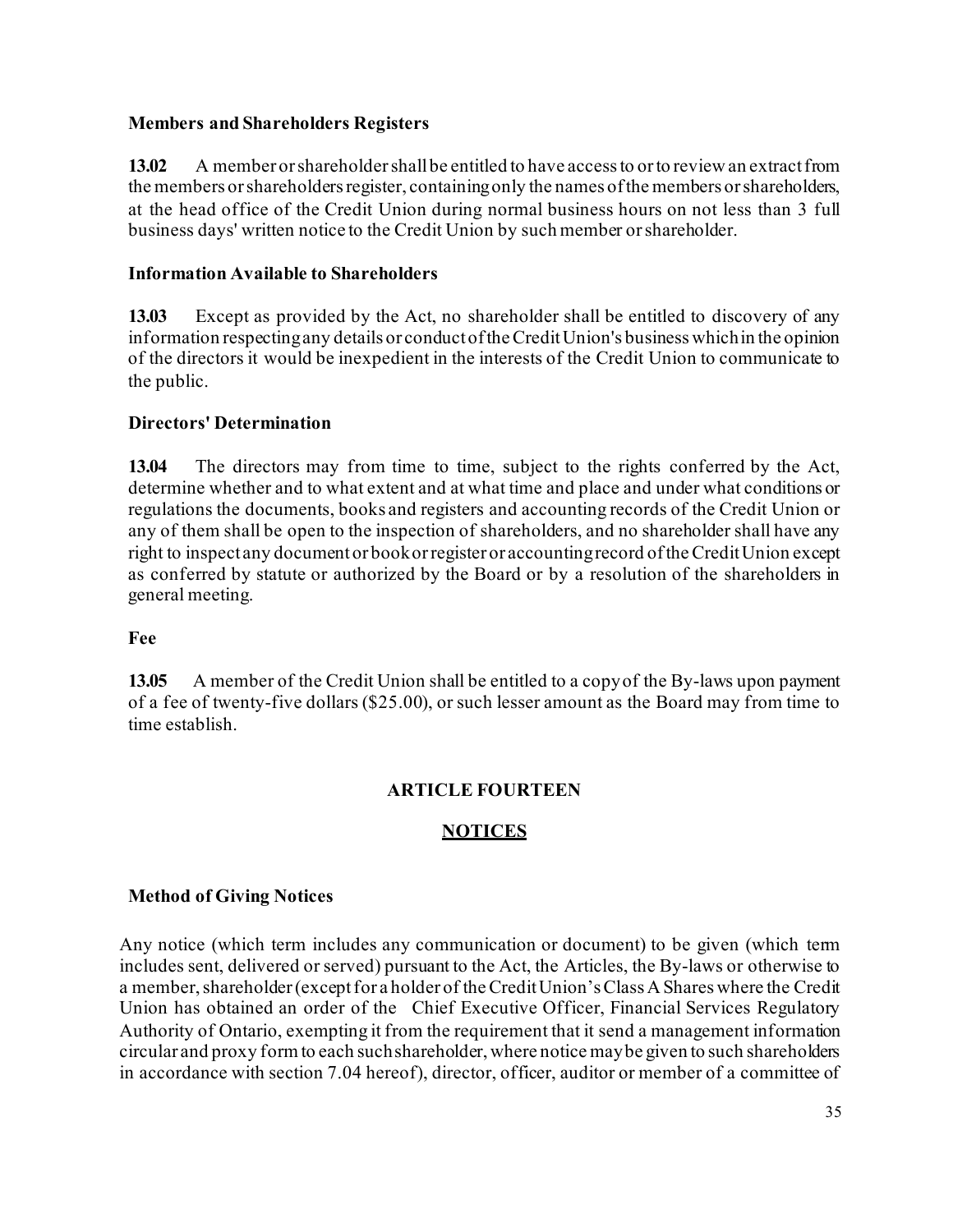the Board, shall be sufficiently given if delivered personally to the person to whom it is to be given, or if delivered to his or her Recorded Address, or if mailed to him or her at his or her Recorded Address byprepaid mail, or if sent to him or her at his or her Recorded Address by any means of prepaid transmitted or recorded communication. A notice so delivered shall be deemed to have been given when it is delivered personally orto theRecordedAddress as aforesaid; a notice so mailed shallbe deemed to have been given when deposited in a post office or public letter box, and shall be deemed to have been received on the fifth day after so depositing; and a notice so sent by any means of transmitted or recorded communication shall be deemed to have been given when dispatched or delivered to the appropriate communication company or agency or its representative for dispatch. The Corporate Secretary may change or cause to be changed the Recorded Address of any shareholder, director, officer, auditor or member of a committee of the Board in accordance with any information believed by him or her to be reliable.

#### **Signature to Notices**

**14.01** The signature of any director or officer of the Credit Union to any notice or document to be given by the Credit Union may be written, stamped, typewritten or printed, or partly written, stamped, typewritten or printed.

#### **Proof of Service**

**14.02** A certificate of theChair, a Vice-Chair, the Corporate Secretary ortheChief Executive Officer or of any other officer of the Credit Union in office at the time of the making of the certificate, or of a transfer officer of anytransfer agent or branch transfer agent or Shares of any class of the Credit Union, as to the facts in relation to the mailing or delivery of any notice or other document to any shareholder, director, officer or auditor, or publication of any notice or other document, shall be conclusive evidence thereof and shall be binding on every shareholder, director, officer or auditor of the Credit Union as the case may be.

#### **Computation of Time**

**14.03** In computing the date when notice must be given under any provision requiring a specified number of days notice of anymeetingor other event, both the date of givingthe notice and the date of the meeting or other event shall be excluded.

## **Undelivered Notices**

**14.04** If any notice given to a member or shareholder pursuant to section 14.01 is returned on three consecutive occasions because he or she cannot be found, the Credit Union shall not be required to give any further notices to such member or shareholder until he or she informs the Credit Union in writing of his or her new address.

#### **Omissions and Errors**

**14.05** The accidental omission to give any notice to any member, shareholder, director, officer, auditor or member of a committee of the Board or the non-receipt of any notice by any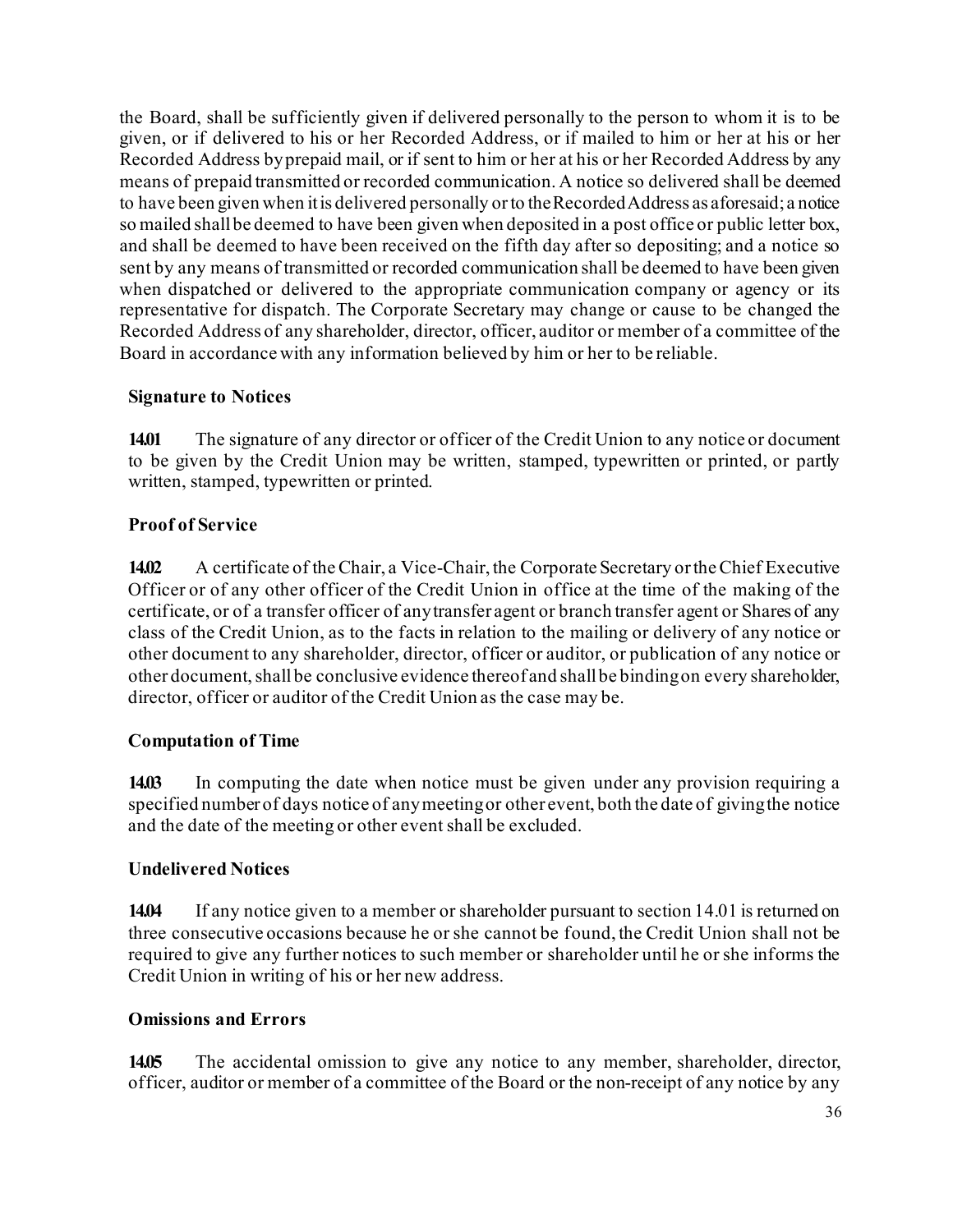such person or any error in any notice not affecting the substance thereof shall not invalidate any action taken at any meeting held pursuant to such notice or otherwise founded thereon.

## **Deceased Members or Shareholders**

**14.06** Any notice or other document delivered or sent by post or left at the Recorded Address of any member or shareholder shall, notwithstanding that such member or shareholder be then deceased, and whether or not the Credit Union has notice of his or her decease, be deemed to have been duly served in respect of the Shares held by such member or shareholder (whether held solely or with any person or persons) until some other person be entered in his or her stead in the records of the Credit Union as the holder or one of the holders thereof, and such service shall for all purposes be deemed a sufficient service of such notice or document on his or her heirs, executors or administrators and on all persons, if any, interested with him or her in such Shares.

# **Persons Entitled by Death or Operation of Law**

**14.07** Every person who, by operation of law, transfer, death of a member or shareholder or any other means whatsoever, shall become entitled to any Share, shall be bound by every notice in respect of such Share which shall have been duly given to the shareholder from whom he or she derives his or her title to such Share prior to his or her name and address being entered on the securities register (whether such notice was given before or after the happening of the event upon which he or she became so entitled) and prior to his or her furnishing to the Credit Union the proof of authority or evidence of his or her entitlement as prescribed by the Act.

# **Waiver of Notice**

**14.08** Any member or shareholder (or his or her duly appointed proxy holder), director, officer, auditor or member of a committee of the Board or advisory committee may at any time waive any notice, or waive or abridge the time for any notice, required to be given to him or her under any provision of the Act, the regulations thereunder, the Articles, the By-laws or otherwise, and such waiver or abridgement, whether given before or after the meeting or other event of which notice is required to be given, shall cure any default in the giving or in the time of such notice, as the case may be. Any such waiver or abridgement shall be in writing, except for a waiver of notice of a meeting of members or shareholders or of the Board or of a committee of the Board, which may be given in any manner.